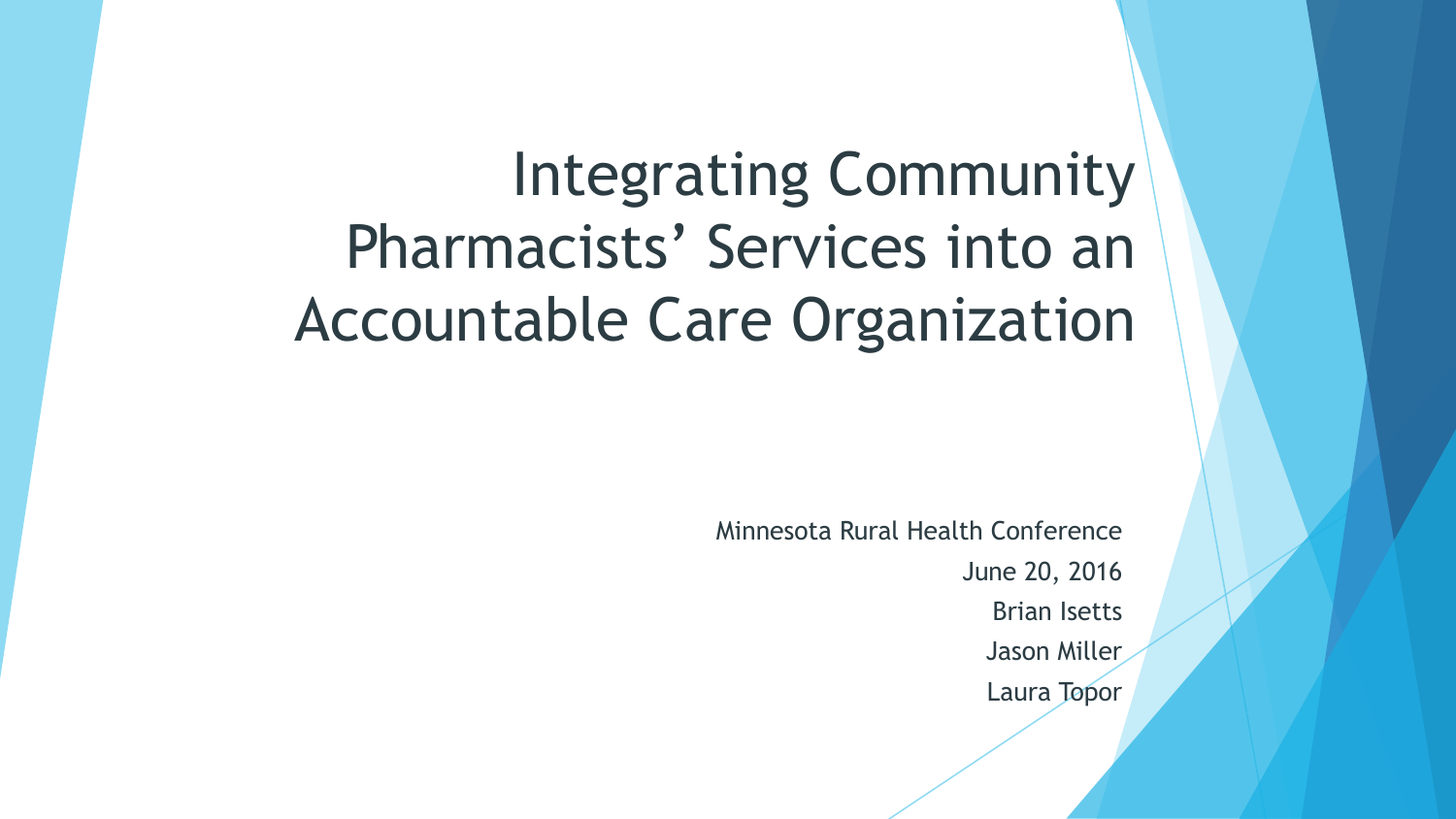## Agenda

- $\blacktriangleright$  Introductions
- Overview of Accountable Care Organization (ACOs)
- State Innovations Model (SIM)
- $\blacktriangleright$  Opportunities to leverage learnings
- Team-based medication management
- ▶ Southern Prairie Community Care (SPCC) ACO
- **EXPCC Medication Therapy Management initiative**

- **Case studies**
- **Discussion**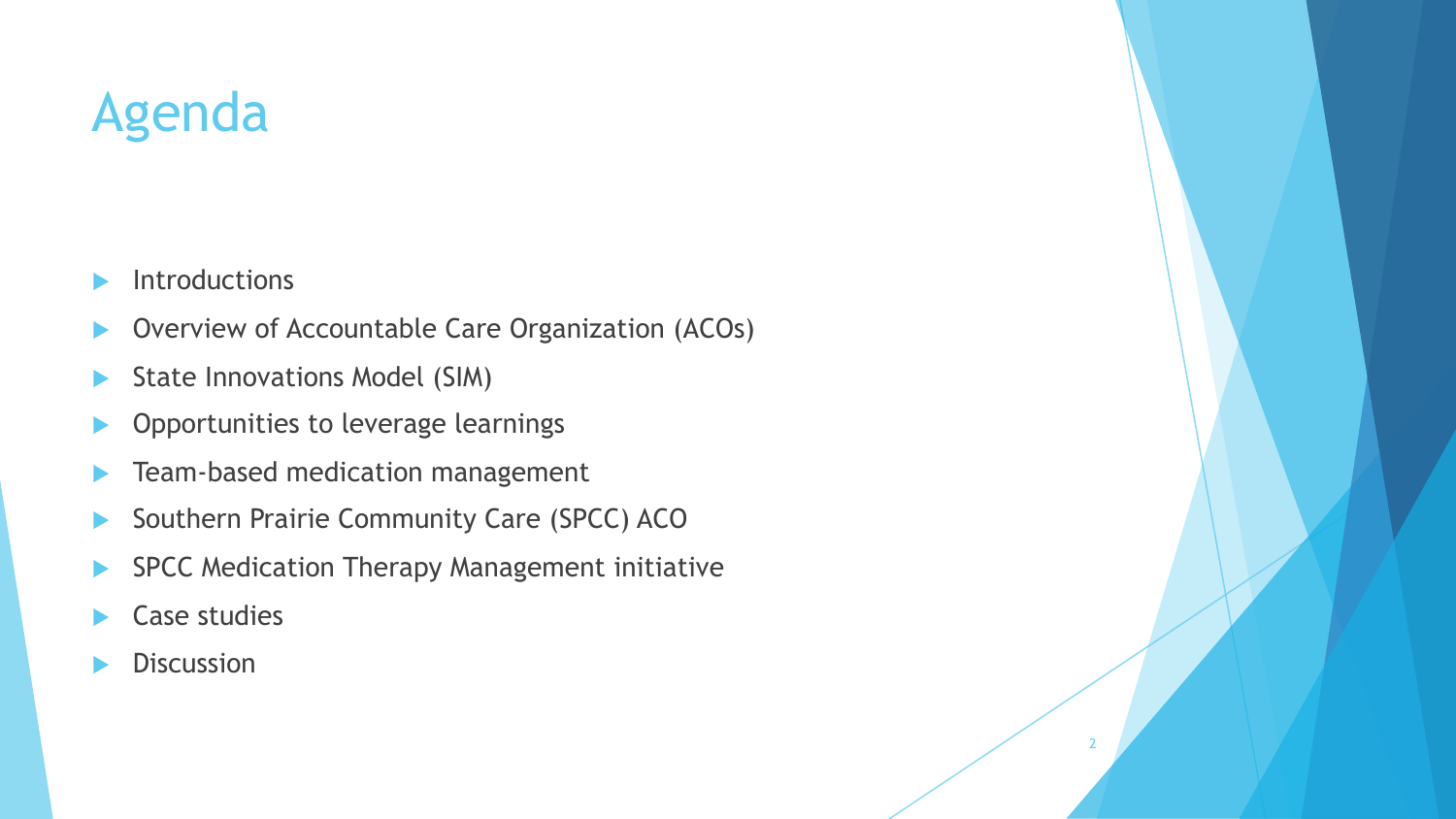#### Today's Speakers



Dr. Brian Isetts is a practitioner, educator and researcher at the University of Minnesota College of Pharmacy. He is a former Health Policy Fellow at the Centers for Medicare & Medicaid Services in the CMS Part D MTM Program and at the CMS Innovation Center.



Jason Miller, Pharm.D., is the Pharmacy Clinical Program Manager for Coborn's Inc.. Dr. Miller is involved in several national and local organizations including ASHP, ACCP, MPhA, and MSHP. He currently serves on MPhA's MTM Academy, the Peer Advisory Panel for the MedEdgeRx Network, and the Pharmacist Advisory Board for Apothecary Products.



a member of AMCP and MPhA. Laura Topor is President of Granada Health, and has worked with the Minnesota Department of Health, PharmaSmart, Argus Health Systems, PricewaterhouseCoopers, Allina and HealthPartners. Laura has been a member of NCPDP for over 17 years and is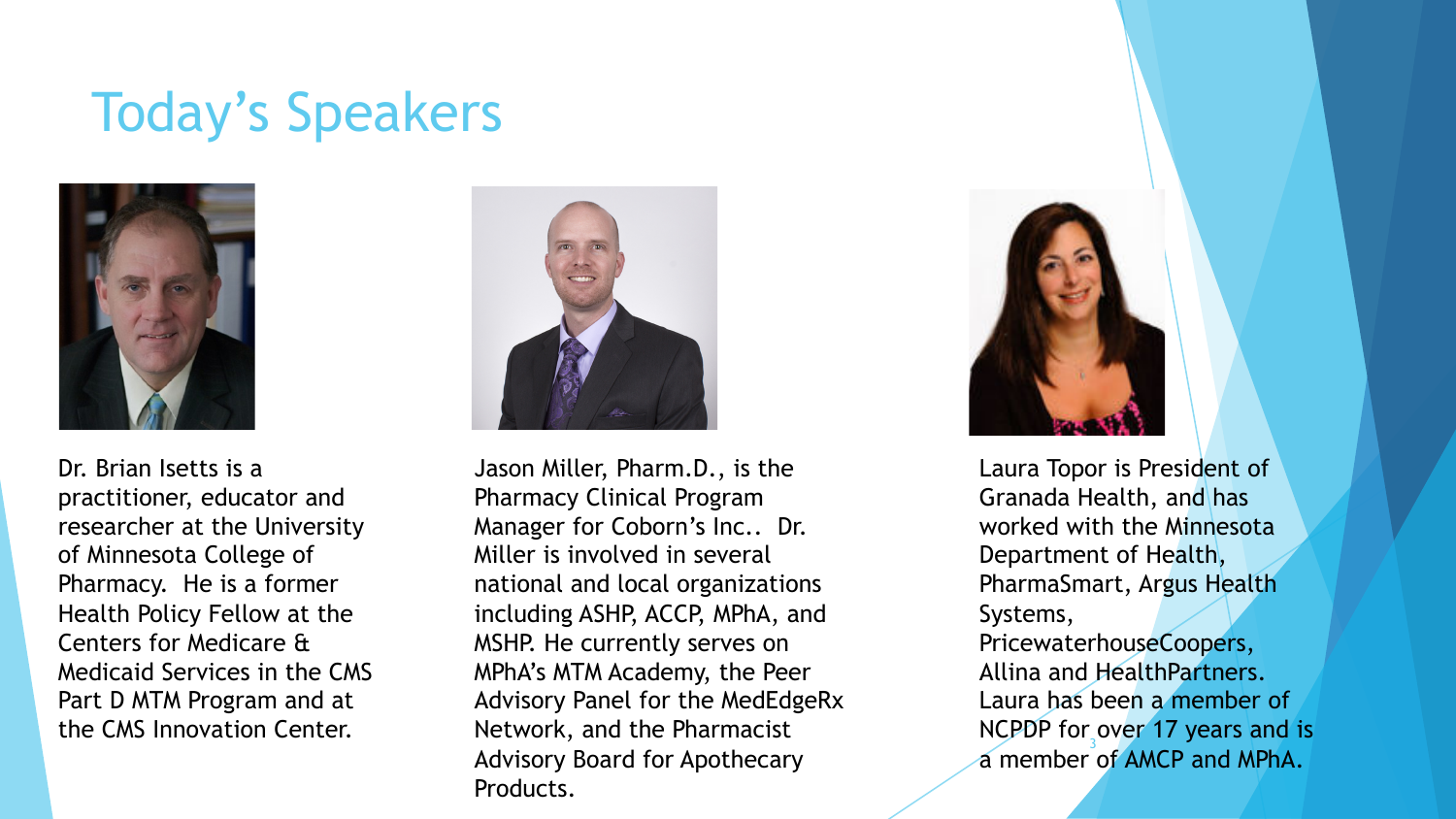## What's an ACO?

- $\blacktriangleright$  According to the Robert Wood Johnson Foundation:
	- An Accountable Care Organization is a group of health care providers, with collective responsibility for patient care that helps coordinate services – delivering high quality care while holding down costs.
- $\blacktriangleright$  The ACO model creates an incentive for providers to efficiently and effectively manage the health of their patients regardless of where the patient receives care.
	- Innovation lies in the flexibility of their structure, payments and risk assumption
	- The structure is likely to include Primary Care Providers, specialists, a hospital, and other provider and community agreements/partnerships.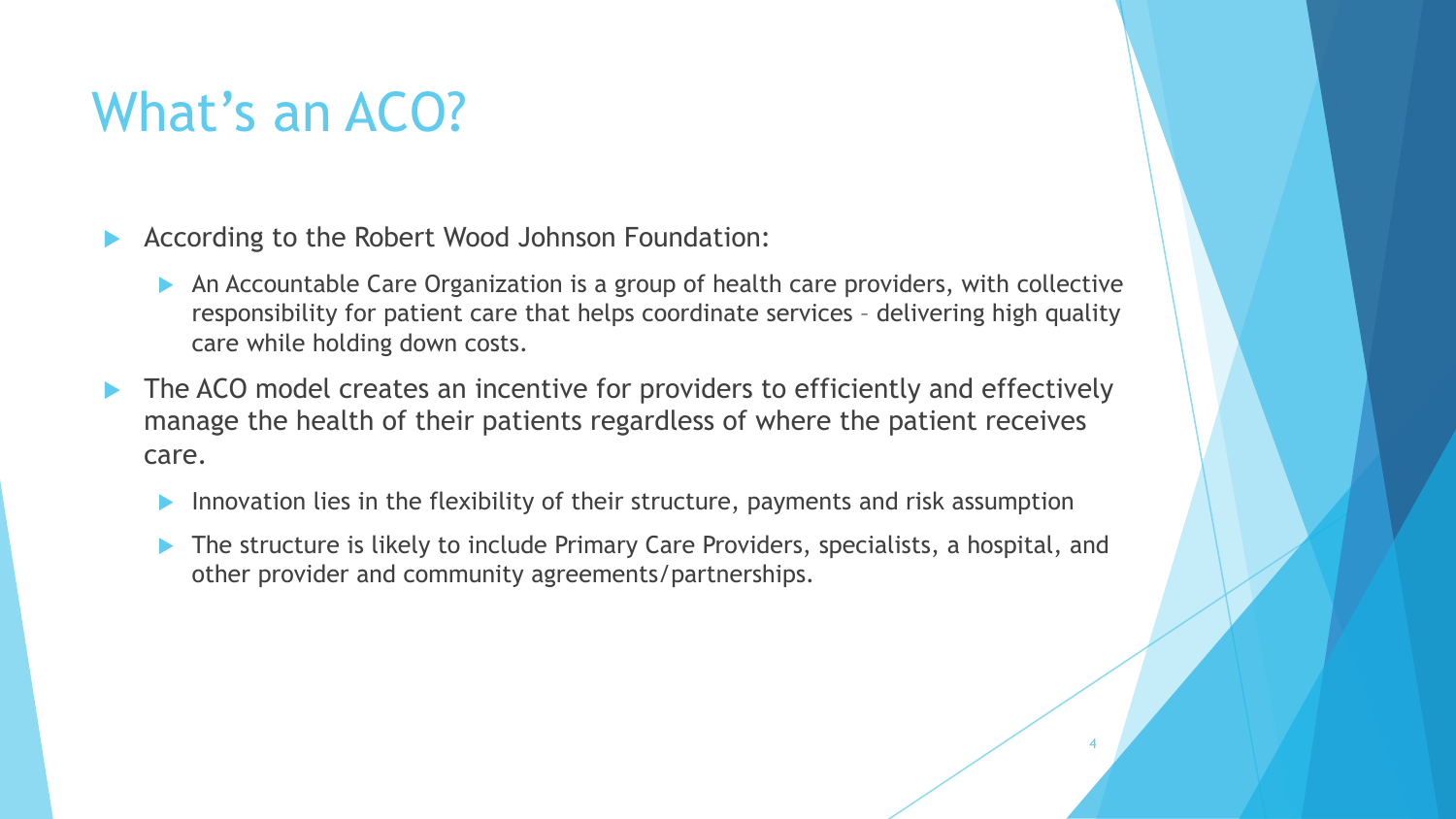#### ACO initiatives at CMS

- CMS, specifically Medicare, offers a variety of ACO programs. When an ACO succeeds in delivering high-quality care and spending health care dollars wisely, it will **share in the savings** it achieves for the Medicare program.
	- ▶ Medicare Shared Savings Program a program that helps a Medicare fee-for-service program providers become an ACO.
	- ▶ Advance Payment ACO Model—a supplementary incentive program for selected participants in the Shared Savings Program.
	- Pioneer ACO Model—a (closed) program designed for early adopters of coordinated care.

5

**CMS ACO Information**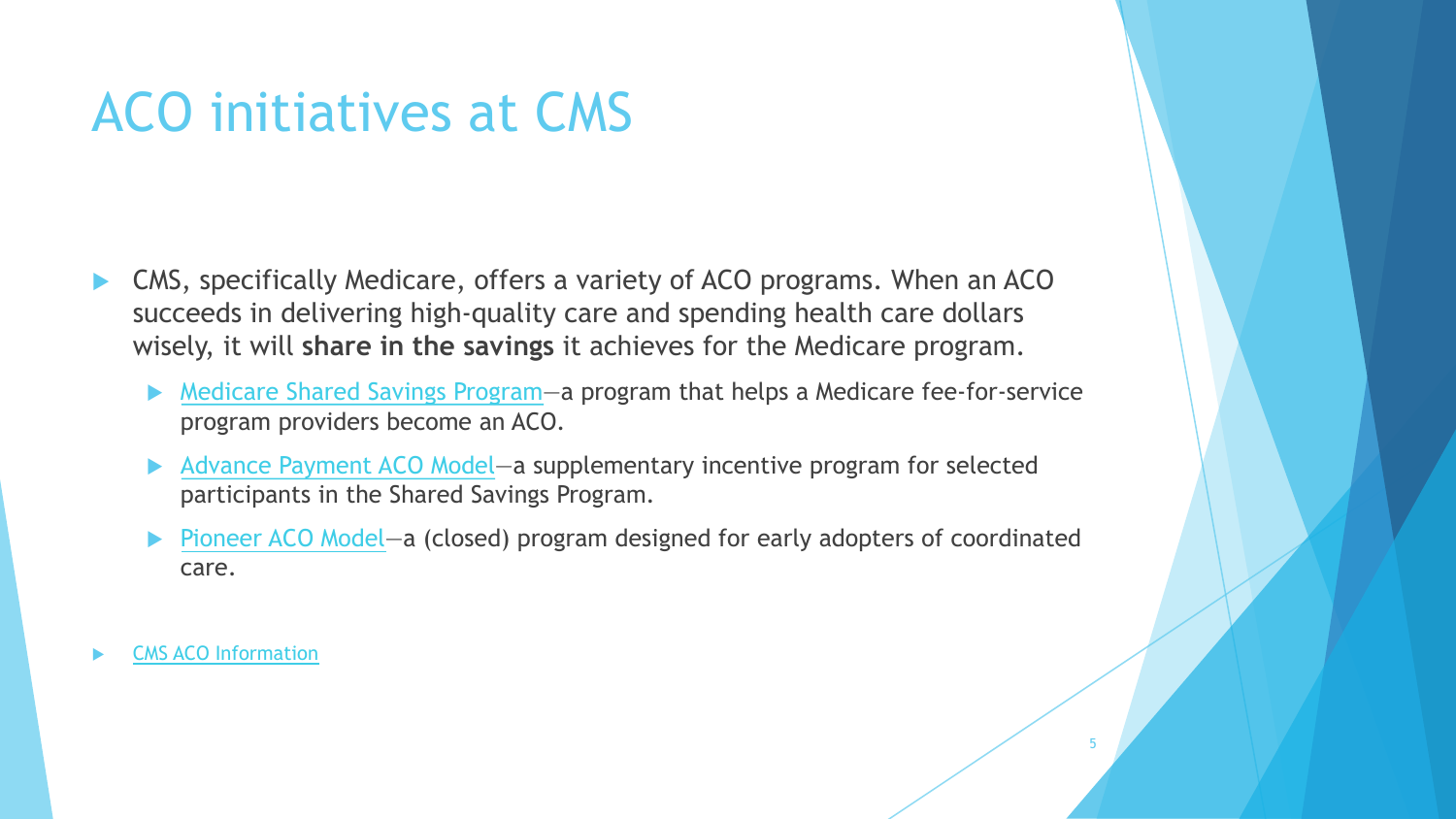#### Statewide Innovation Model

- In February 2013, CMS awarded six states grants to help its providers and communities work together to create healthier futures for their residents
- Minnesota received a \$45 million grant.
- The other states were Oregon, Maine, Massachusetts, Vermont and Arkansas.

- Minnesota Health Reform SIM
- **Additional Minnesota SIM Information**
- **Minnesota DHS SIM Information**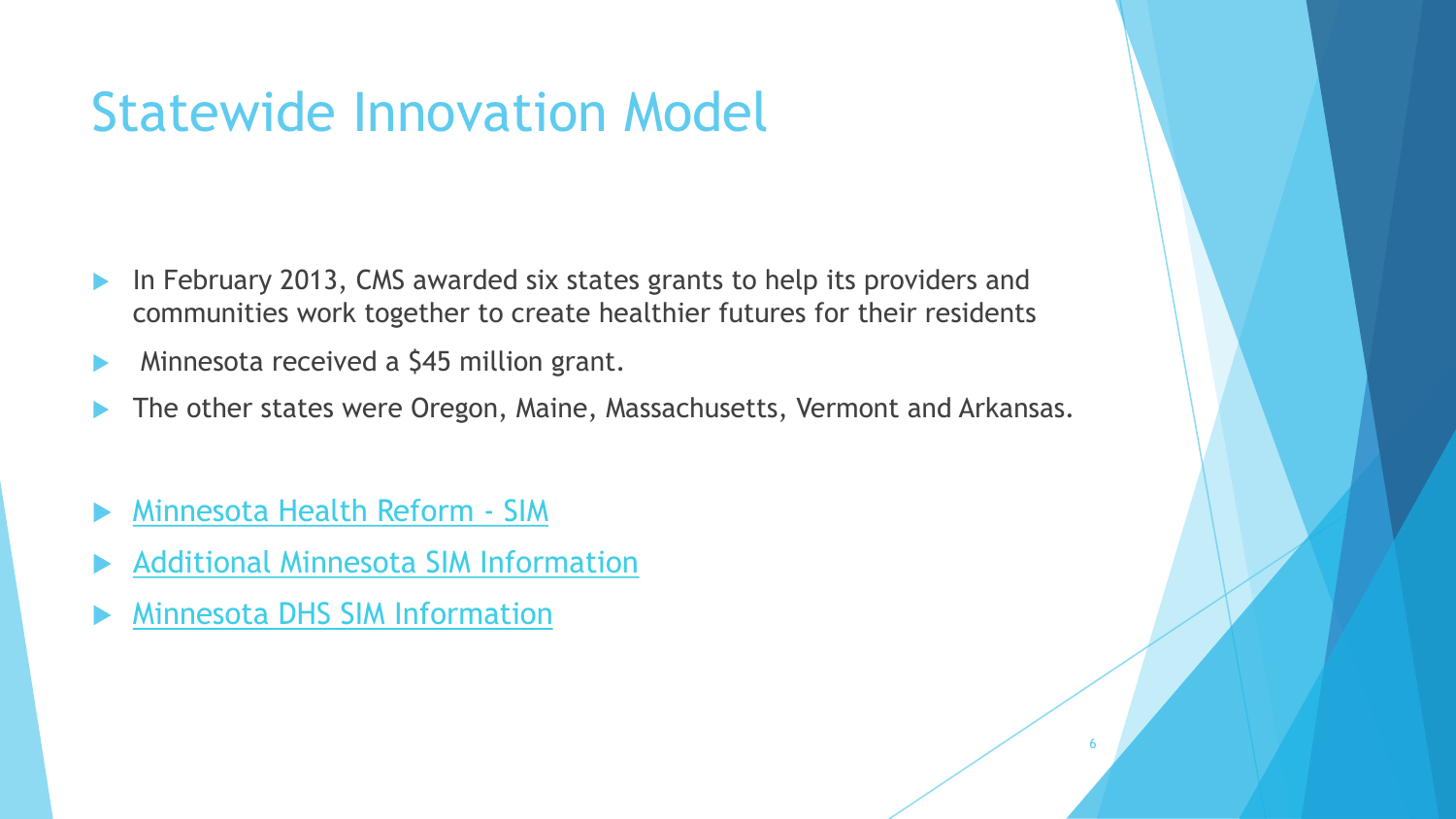## **Minnesota Accountable Health Model - State Innovation Model Grant**

- The Model includes up to 15 Accountable Communities for Health. These will develop and test strategies for creating healthy futures for patients and community members.
- By expanding ACOs using a multi-payer approach, Minnesota will test how to provide and pay for value-based care.
- Multi-payer alignment will occur through initiatives such as
	- common measurement tools
	- improved clinical data exchange among providers
	- aligned payment and risk adjustment methods for complex populations.
- The project will also provide support to providers for health information technology and data analytics, and practice transformation to more effectively deliver high-quality, coordinated care.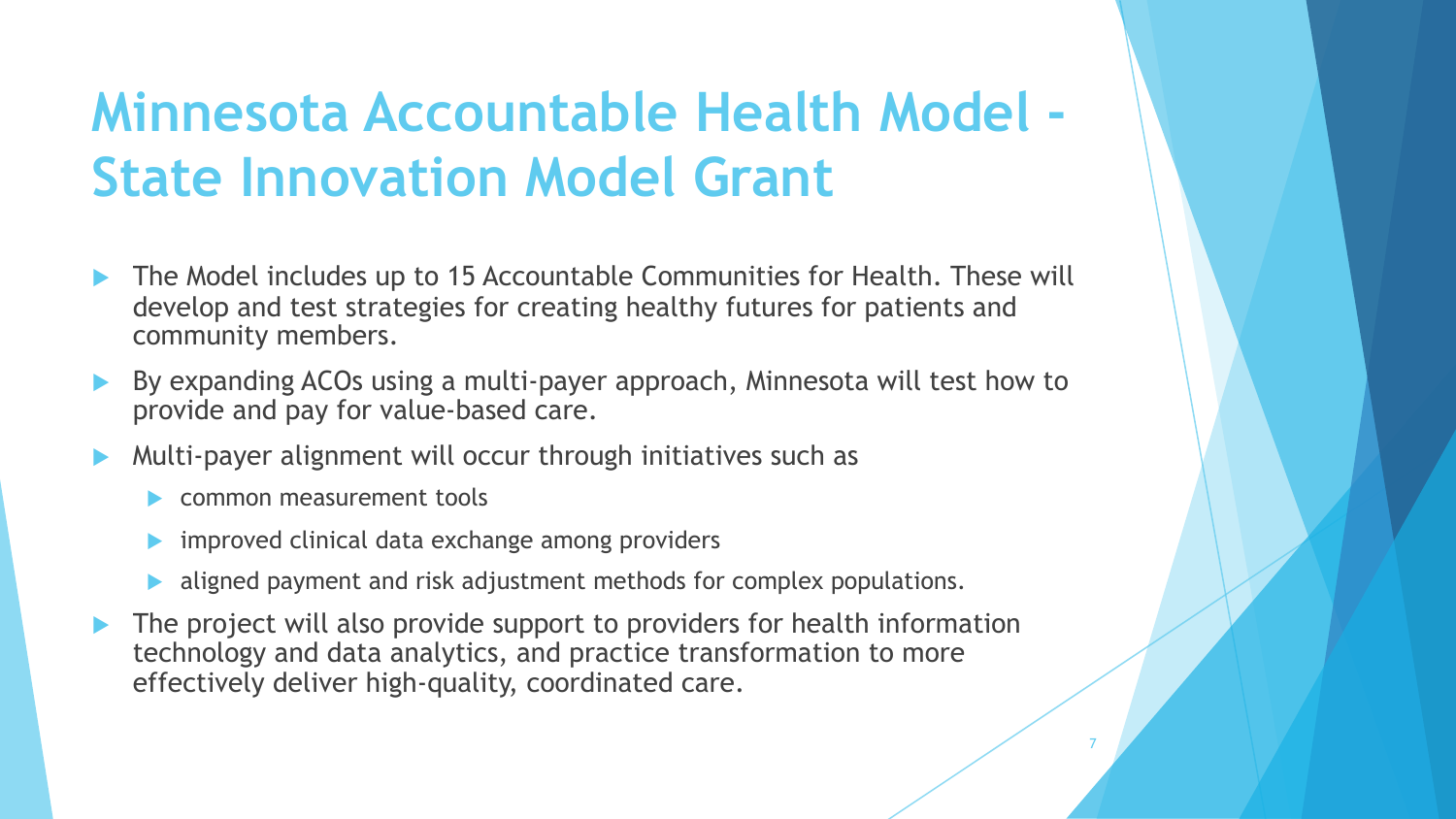## ACOs in Minnesota

- There appear to be three distinct clusters, or levels, of market maturity within Minnesota.
	- One cluster has no alignment with ACO characteristics.
	- One has ACO-like business models that are in development, but are not yet achieving clinical integration, value-based performance alignment, or population health mentality.
	- One small cluster has strong clinical models who are pursuing risk arrangements.
- Most ACO arrangements in Minnesota began as hospital-based.
	- $\blacktriangleright$  Few ACO-based organizations have revenue or risk-sharing contracts that include long term care, behavioral health, or non-clinical services.

8

Only a quarter have contracts that include community-based service providers.

Baseline Assessment of ACO Payment and Performance Methodologies in Minnesota for the State Innovation Model (SIM) , May 29, 2015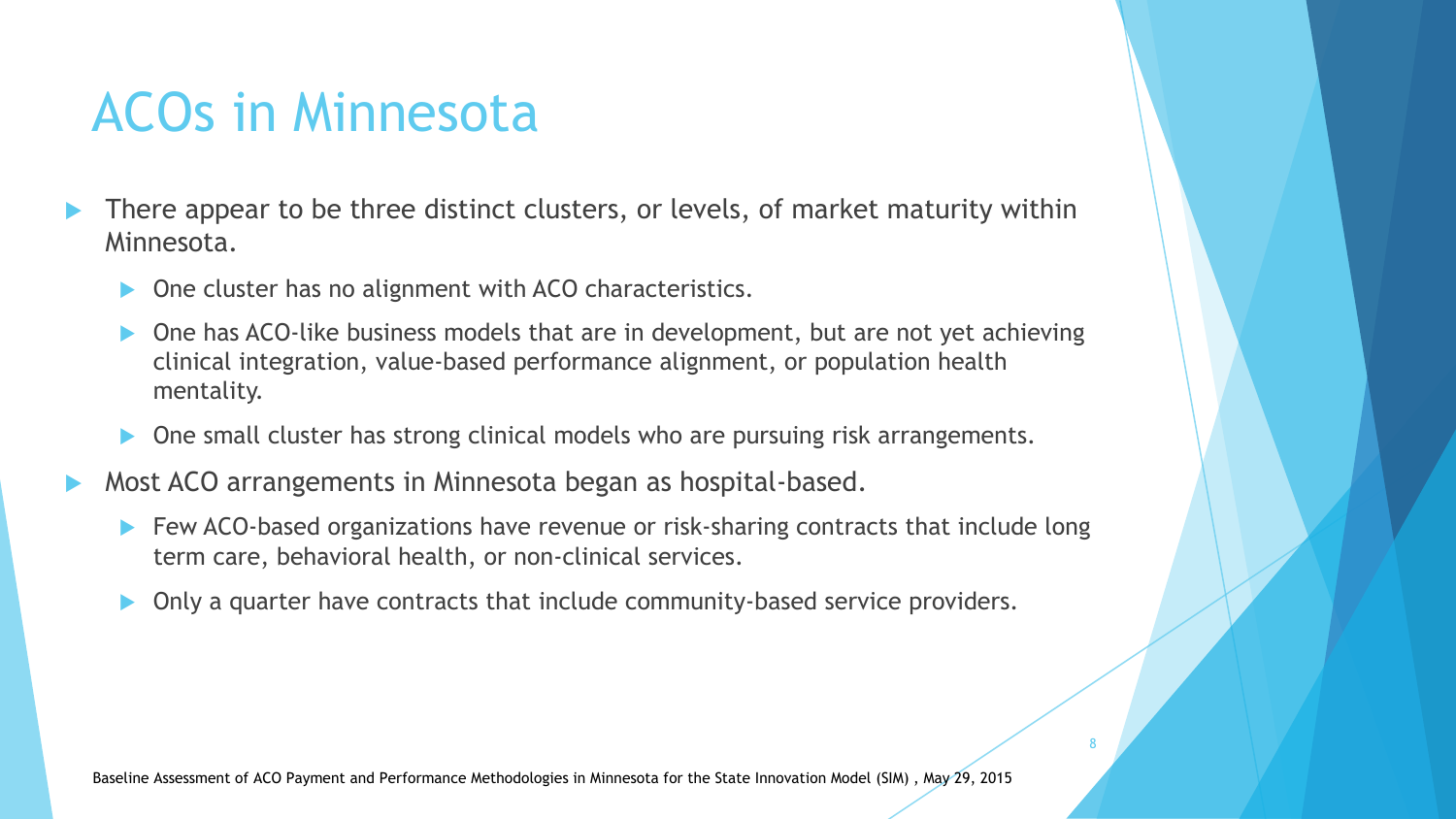#### Minnesota Accountable Health Model

- 41% of fully insured covered lives attributed to ACO models. Participation is heavily concentrated among the largest health plans.
- Approximately 50% of clinics, hospitals and physicians either belong to an ACO or belong to a larger organization that participates in an ACO.
- Most ACO arrangements in Minnesota are hospital-focused. Few ACO-based organizations have revenue or risk-sharing contracts that include long term care, behavioral health, or non-clinical services.
	- ▶ Only a quarter have contracts that include community-based service providers.
	- *Impact of pharmacy measured to date has primarily dealt with brand/generic dispensing rates.*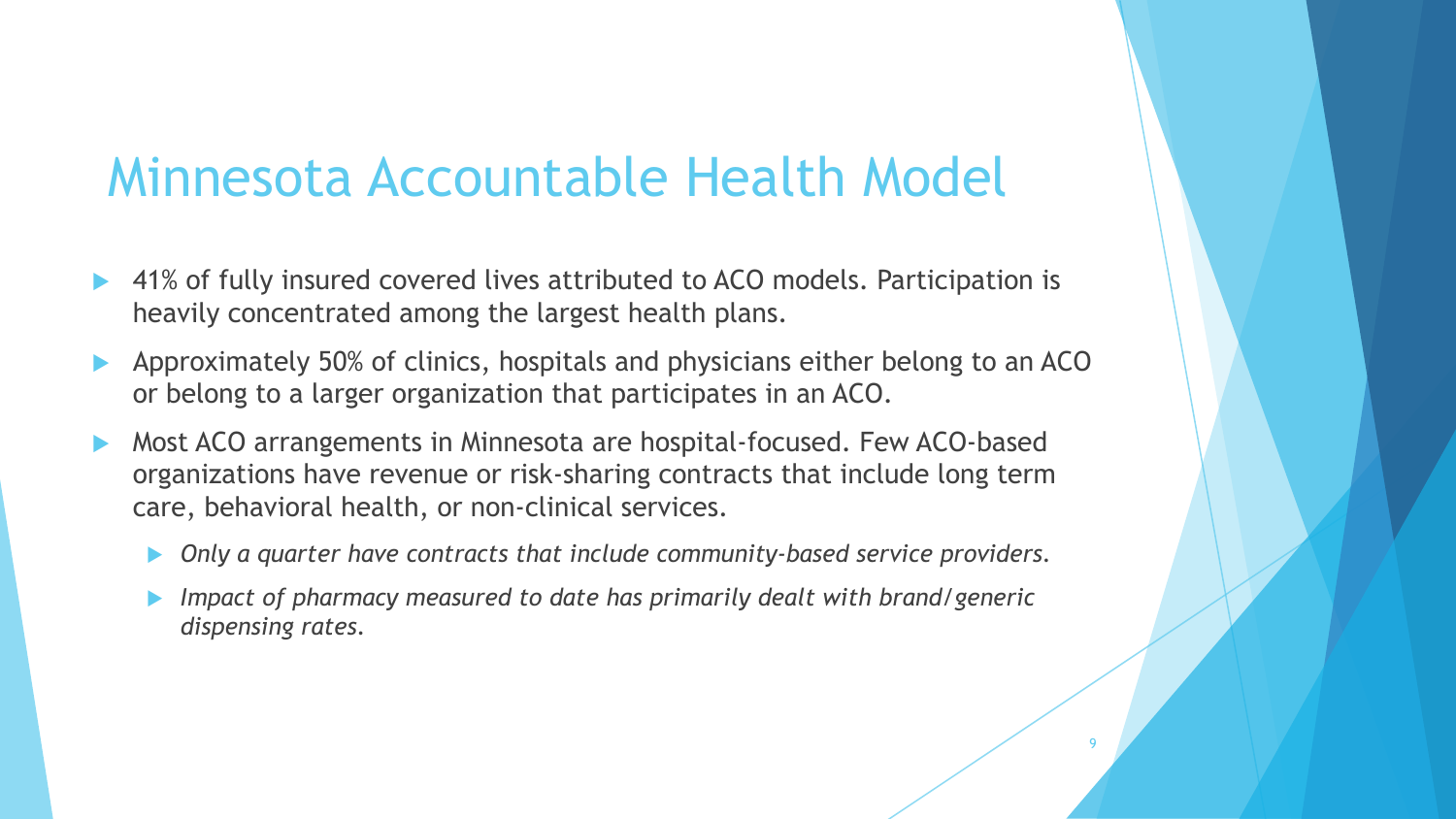## **Opportunities**

- **EXECUTE:** PBMI recently released a report on pharmacy trends in ACOs.
- 101 ACOs across more than 30 states, which combined cover 6.5 million patients.
	- $\blacktriangleright$  43% do not employ a clinical pharmacist
	- 40% employ a clinical pharmacist
	- 17% contract one out
	- $\triangleright$  56% of ACOs say they will decrease the cost of prescription drugs
	- 69% believe they will increase prescription drug therapy quality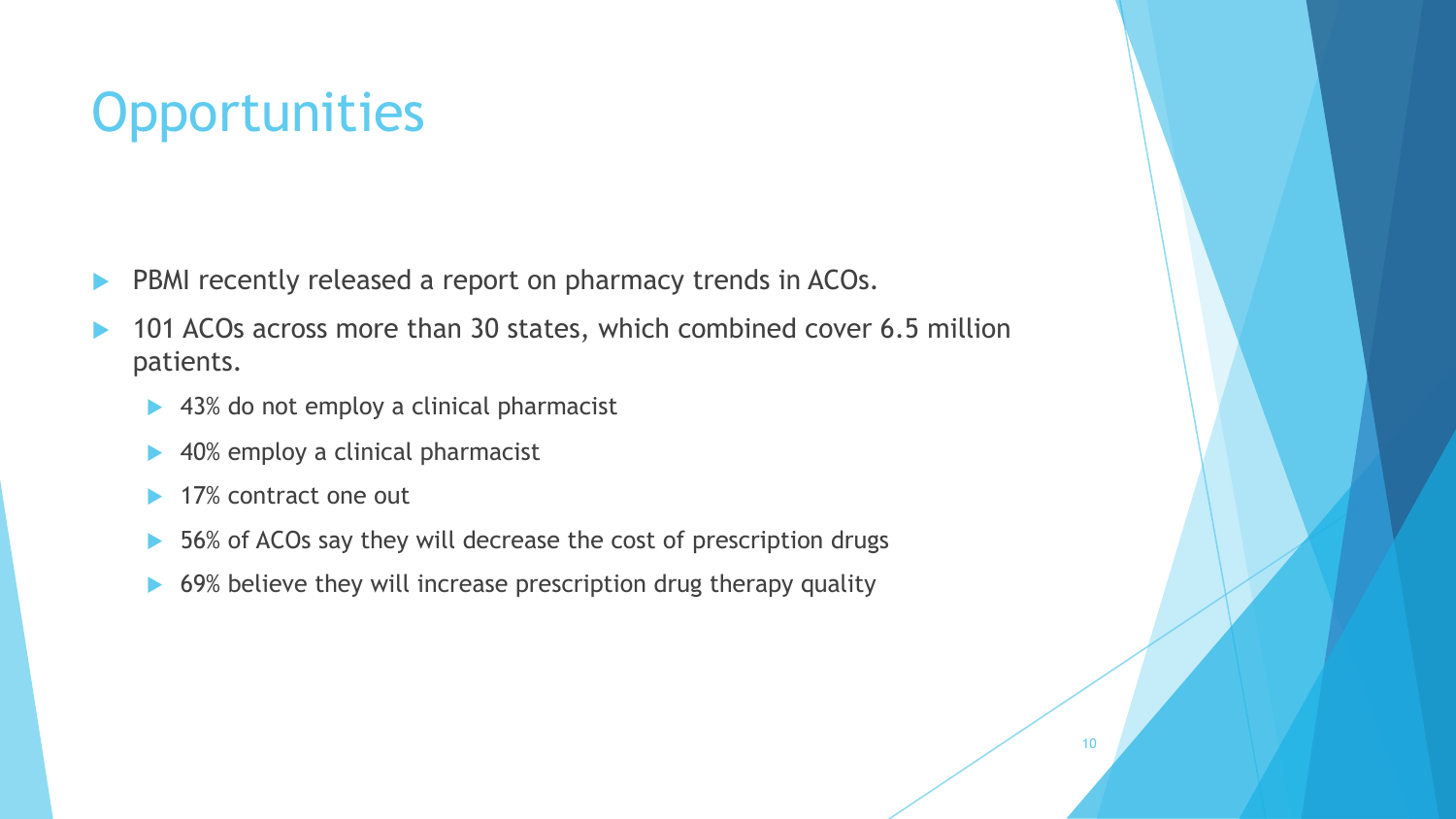#### *Enhancing Life and Health in our Communities Through Accountable Care*

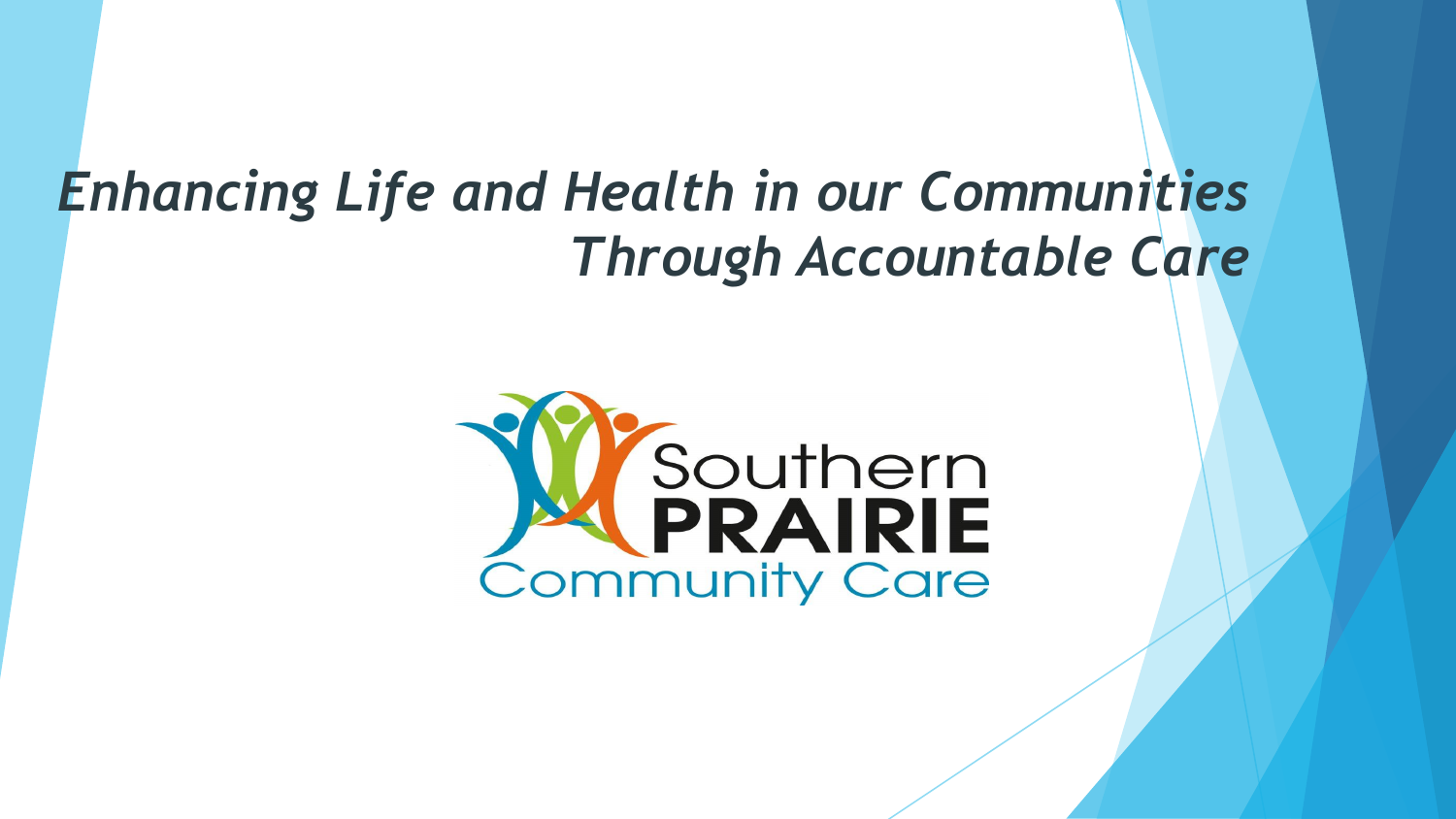#### Southern Prairie Community Care

- Ø SPCC is a **virtual** network focused on the Triple Aim
- Ø Identified as an **Accountable Community for Health**
- Ø 27 provider members **clinics, hospitals, public health, mental health centers, and area human service agencies**
- Ø Focused on **improving health** of people in our communities.
- Ø The **strength** of our approach is **efficiently mobilizing "the community**" around those with highest need.
- Ø Ability to leverage **connections in Governance** of SPCC and that of **HHS agencies, MHCs, and county hospitals**.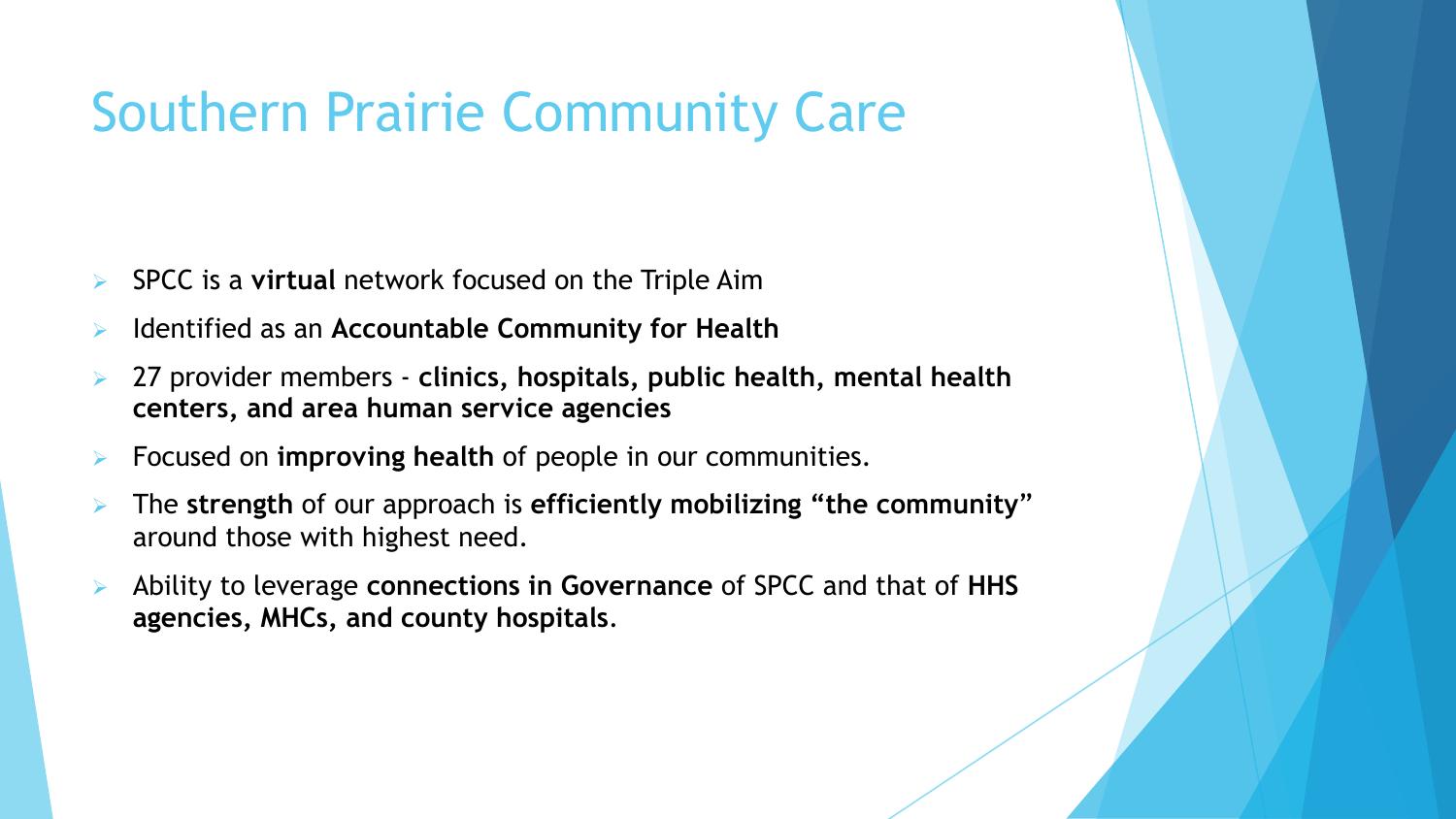Medication Therapy Management Services (MTMS)

#### $\triangleright$  Description of MTMS

**D** Overview of Comprehensive Team-based Medication Management

**The Southern Prairie Community Care Accountable Care** Organization MTMS initiative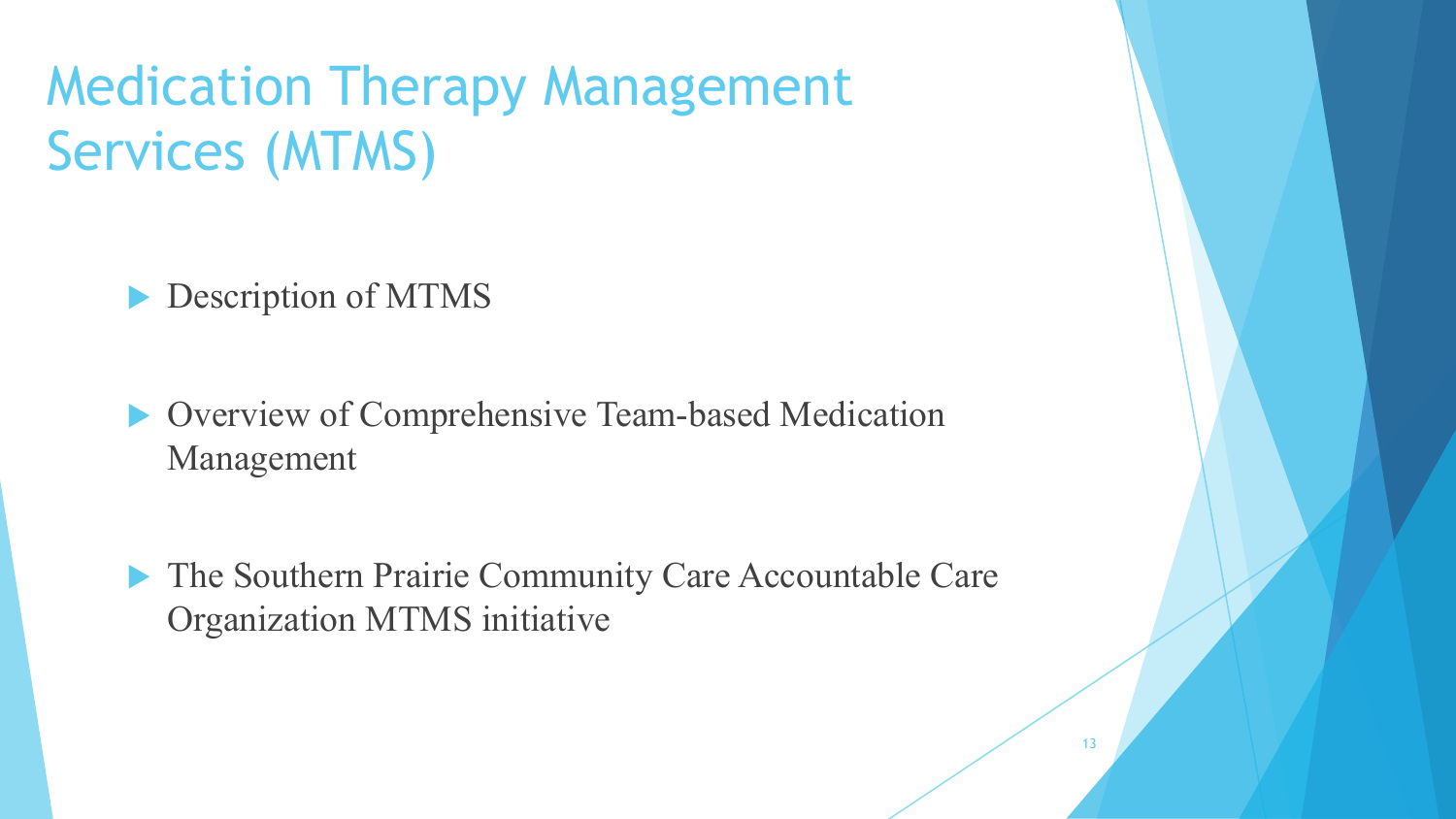#### This is Reality in Homes Across America

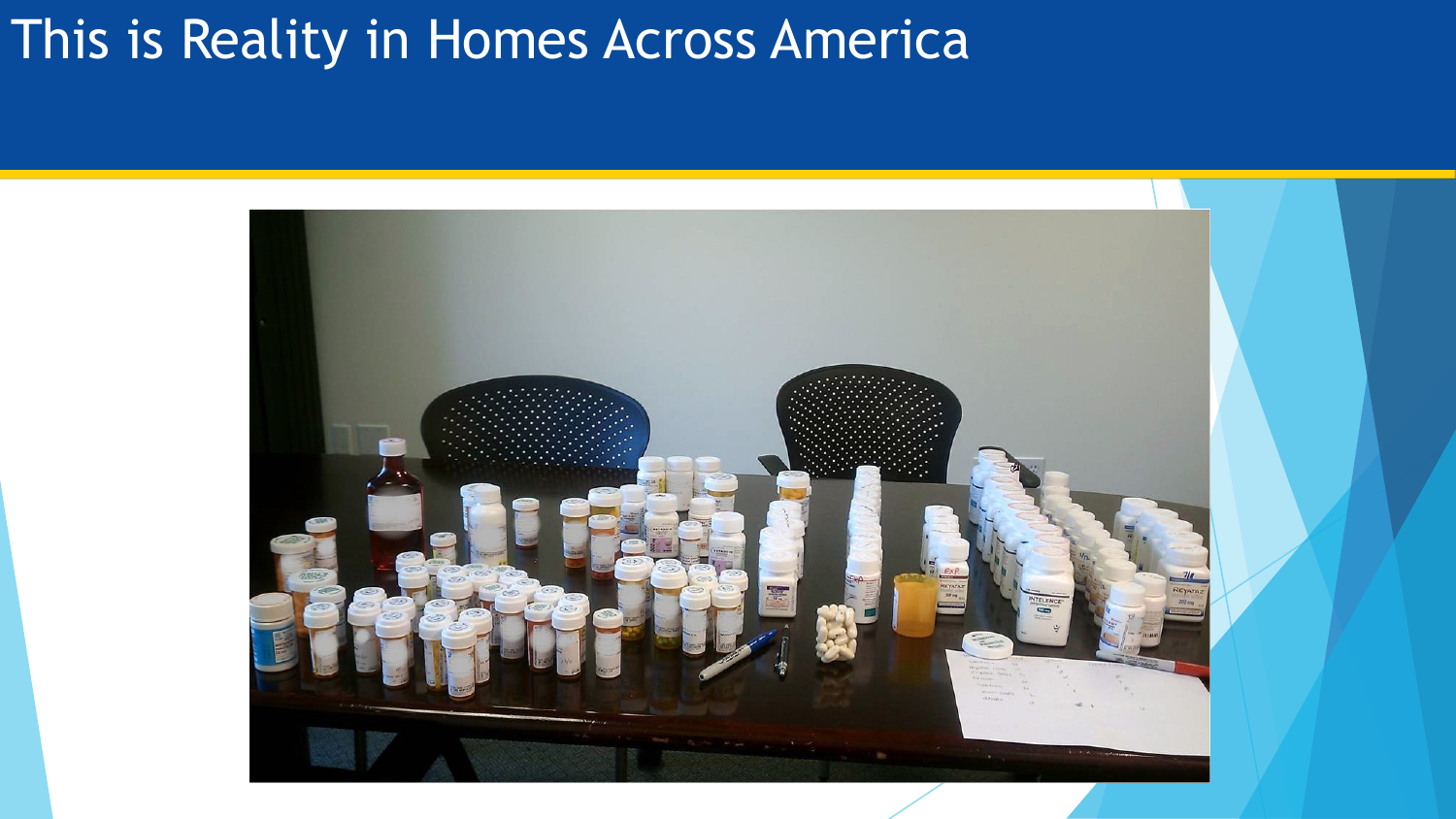#### Reasons for Dysfunctional Medication Use

- Ø Fee-for-Service (FFS) inadvertently rewards providers/organizations when drug therapies don't work or harm patients
- $\triangleright$  No one has stepped back and designed medication use systems from the patient perspective
- Ø No one is responsible or accountable for what happens to patients when they take medications – that is, UNTIL NOW!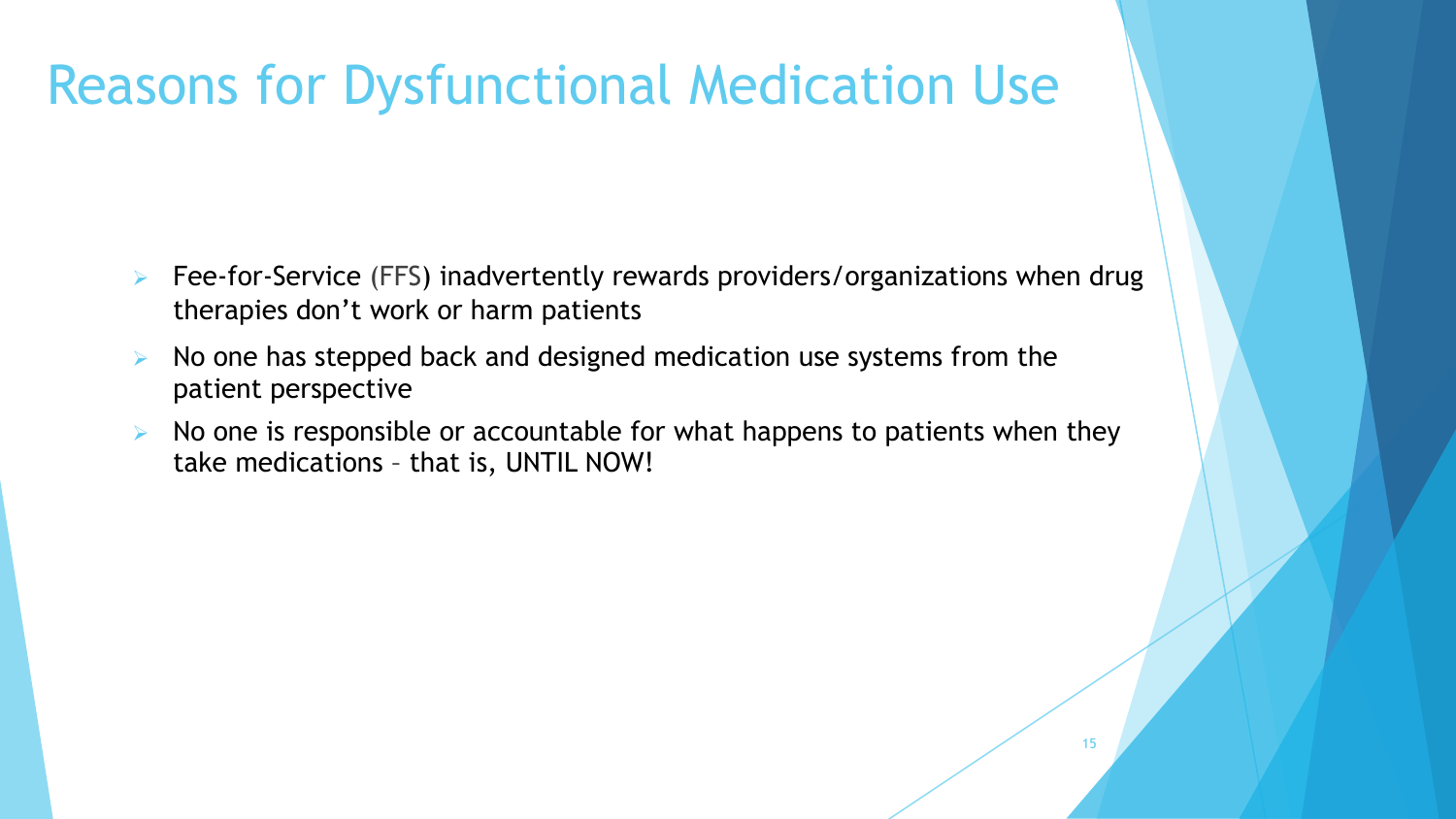## Service Level Expectations of MTMS

- ▶ Official Health Reporting Nomenclature Current Procedural Terminology (CPT®), of the American Medical Association
- A pharmacist takes responsibility for all of a patient's drugrelated needs and is held accountable for this commitment
- $\blacktriangleright$  Separate and distinct from dispensing
- ▶ Systematic patient care process (assessment, care plan and evaluation)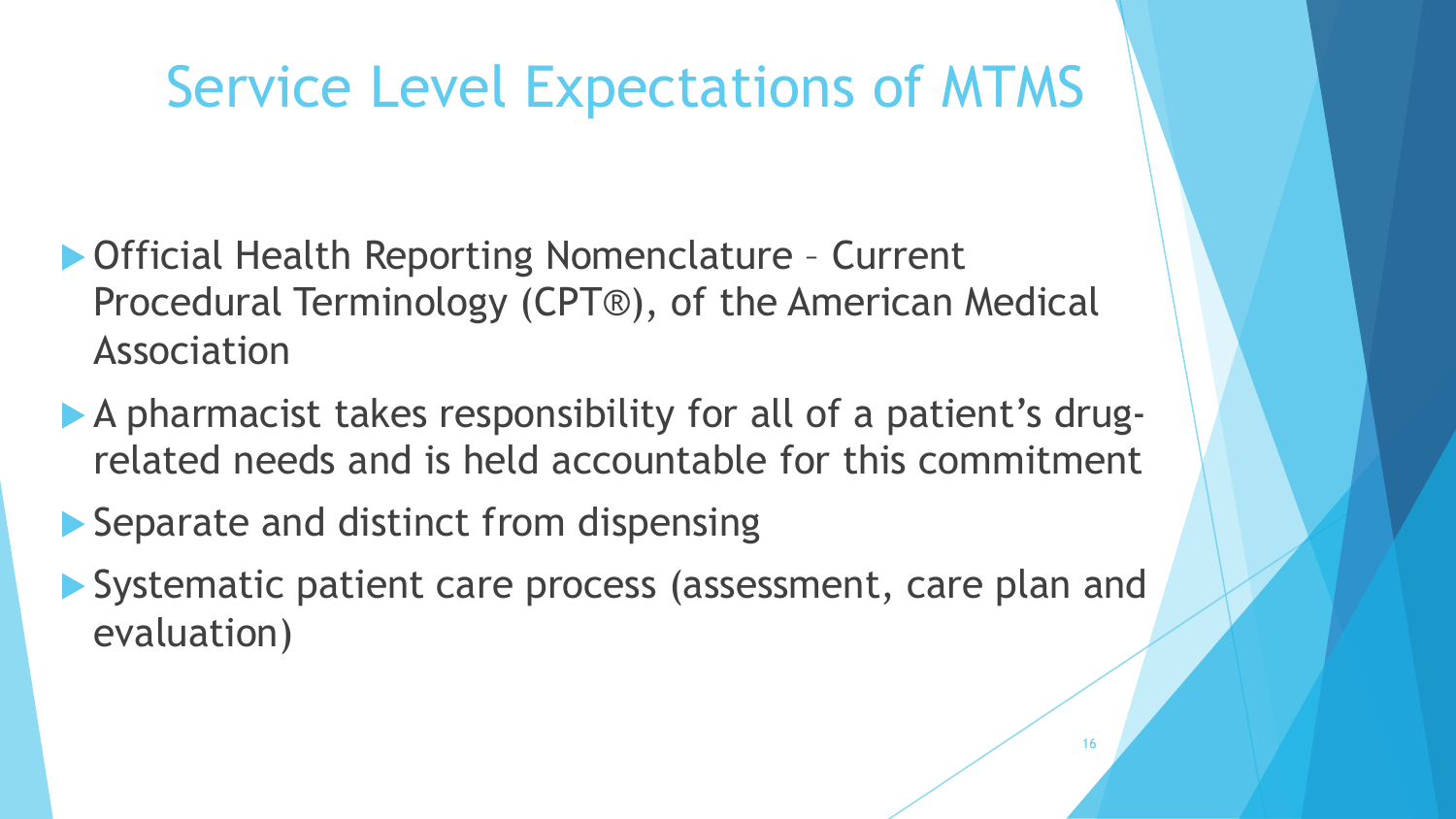

Establish a Therapeutic Relationship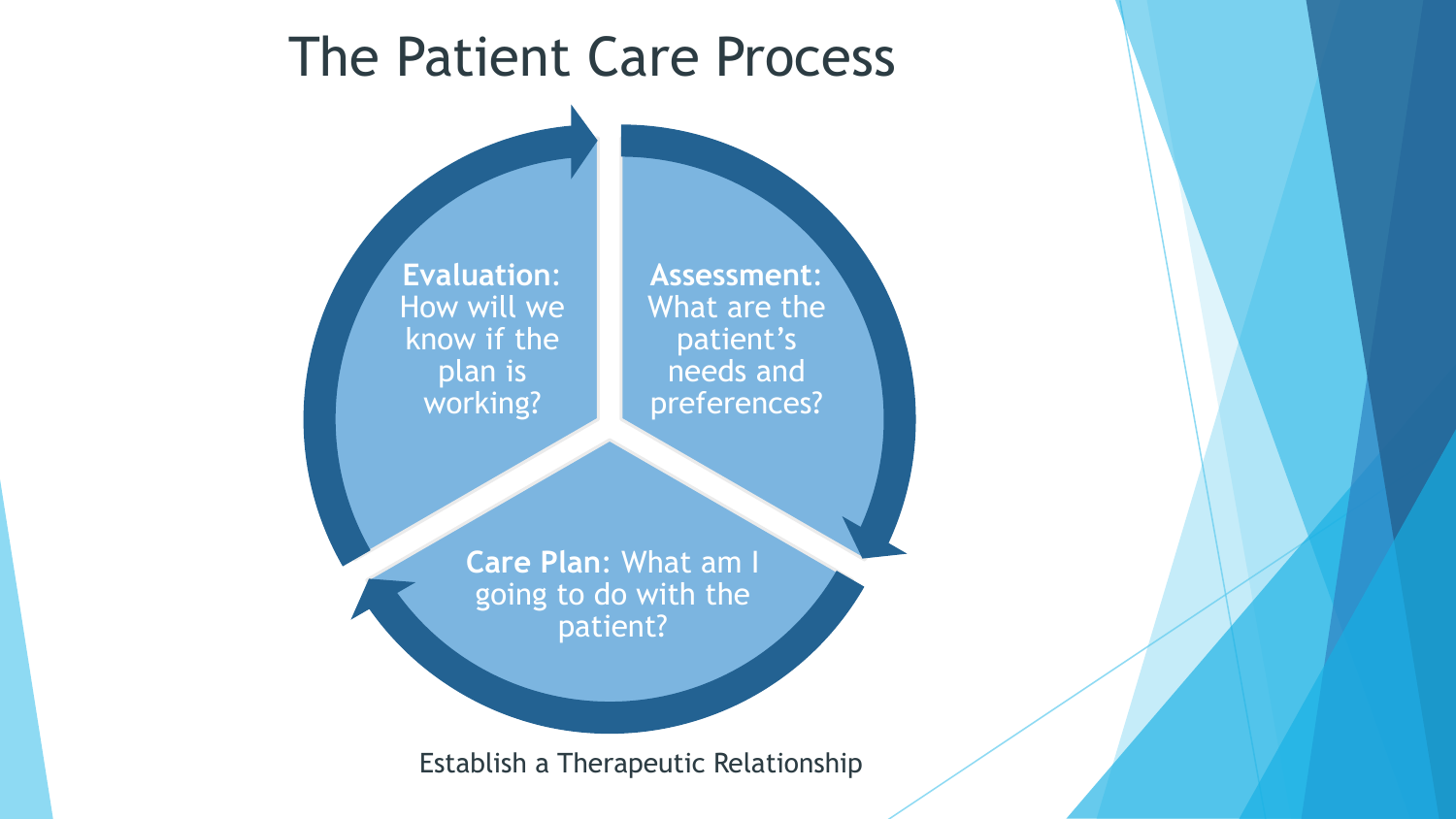## Comprehensive Team-based Medication Management

All team members help set patient-specific drug therapy goals for each medical condition:

- $\blacktriangleright$  Assessment of intended use, effectiveness, safety, and adherence embedded across continuum of care
- $\blacktriangleright$  When patient is not achieving goals of therapy there is more efficient and effective use of pharmacists' skills on the team
- $\blacktriangleright$  Coordination of care as hospital pharmacists conduct comprehensive assessments of drug-related needs
- **Patients/care-givers help team define "high-risk" as core** element of the patient-centered health home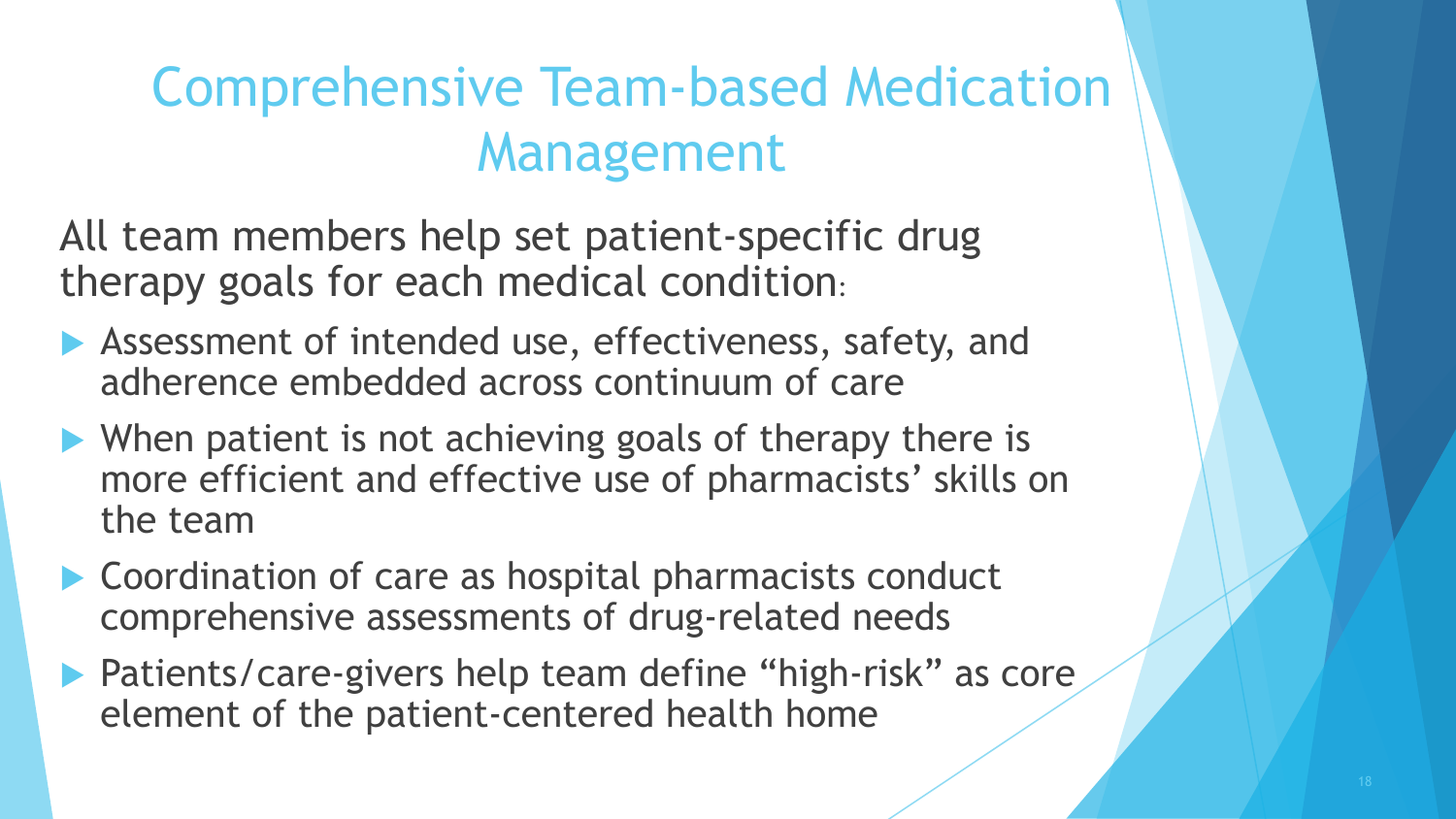Pharmacists Contributions to the National Three-Part Aim

- ▶ Over 50,000 studies of care provided by pharmacists
- **Meta-analysis published in 2010**
- $\blacktriangleright$  Clinical outcomes: percentage of goals of therapy achieved, improved care (A1c, BP, LDL)
- ▶ Humanistic outcomes: quality of life, patient satisfaction, reduced sick days
- **Economic outcomes: cost-benefit, fewer hospital visits; Return on Investment (ROI) = consistently** \$4:\$1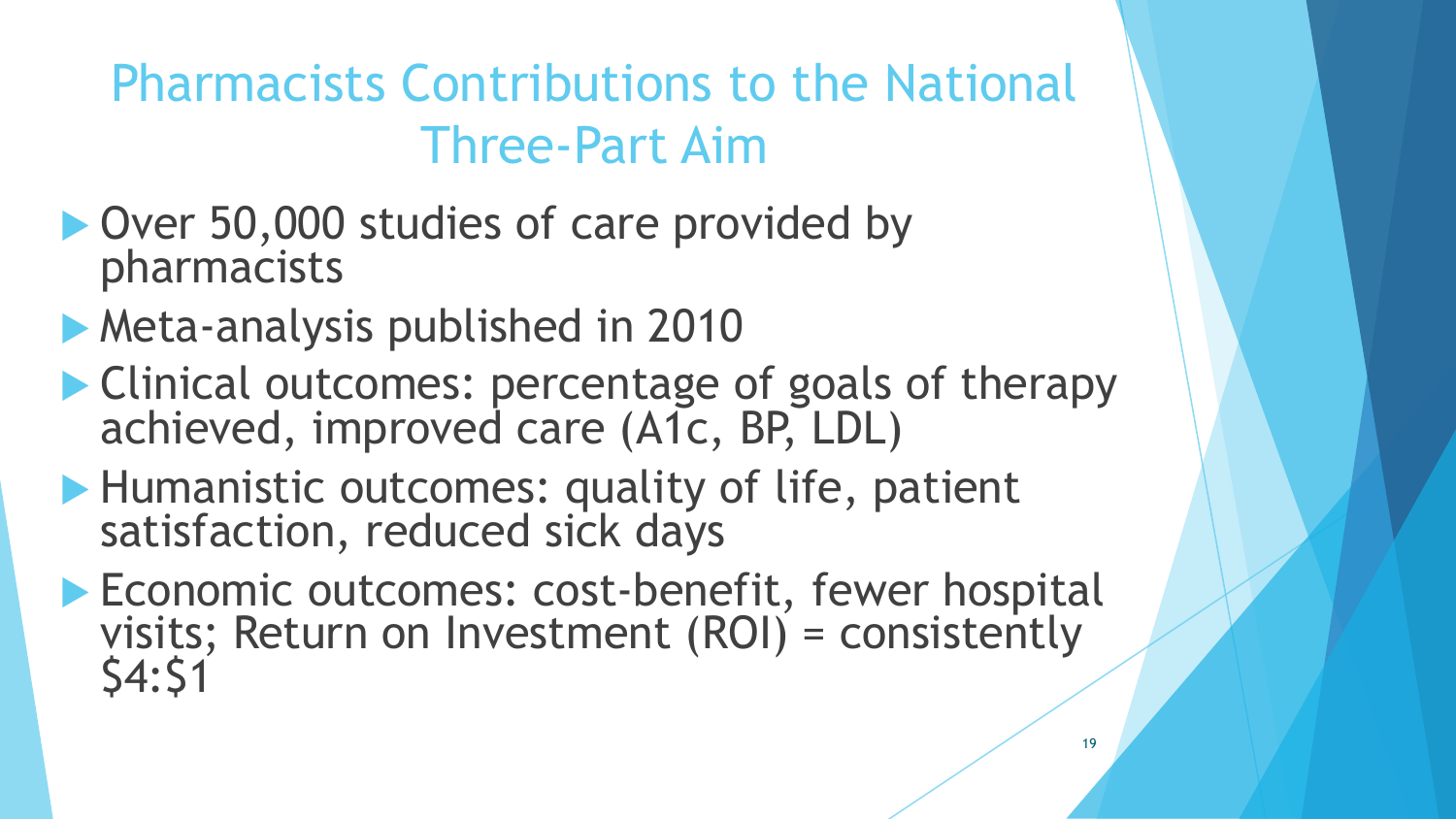#### The Minnesota Medicaid MTM Care Law

#### MN Statute § 256B.0625, Subd. 13h. Medication therapy management services

- Enacted July 2005 (12 years of legislation)
- Statutory definition of the MTM service
- Patient eligibility
- Pharmacist eligibility (training requirement for pre-1996's)
- Place of service specifications (non-hospitals)
- Electronic documentation requirement
- Billing framework using MTMS CPT codes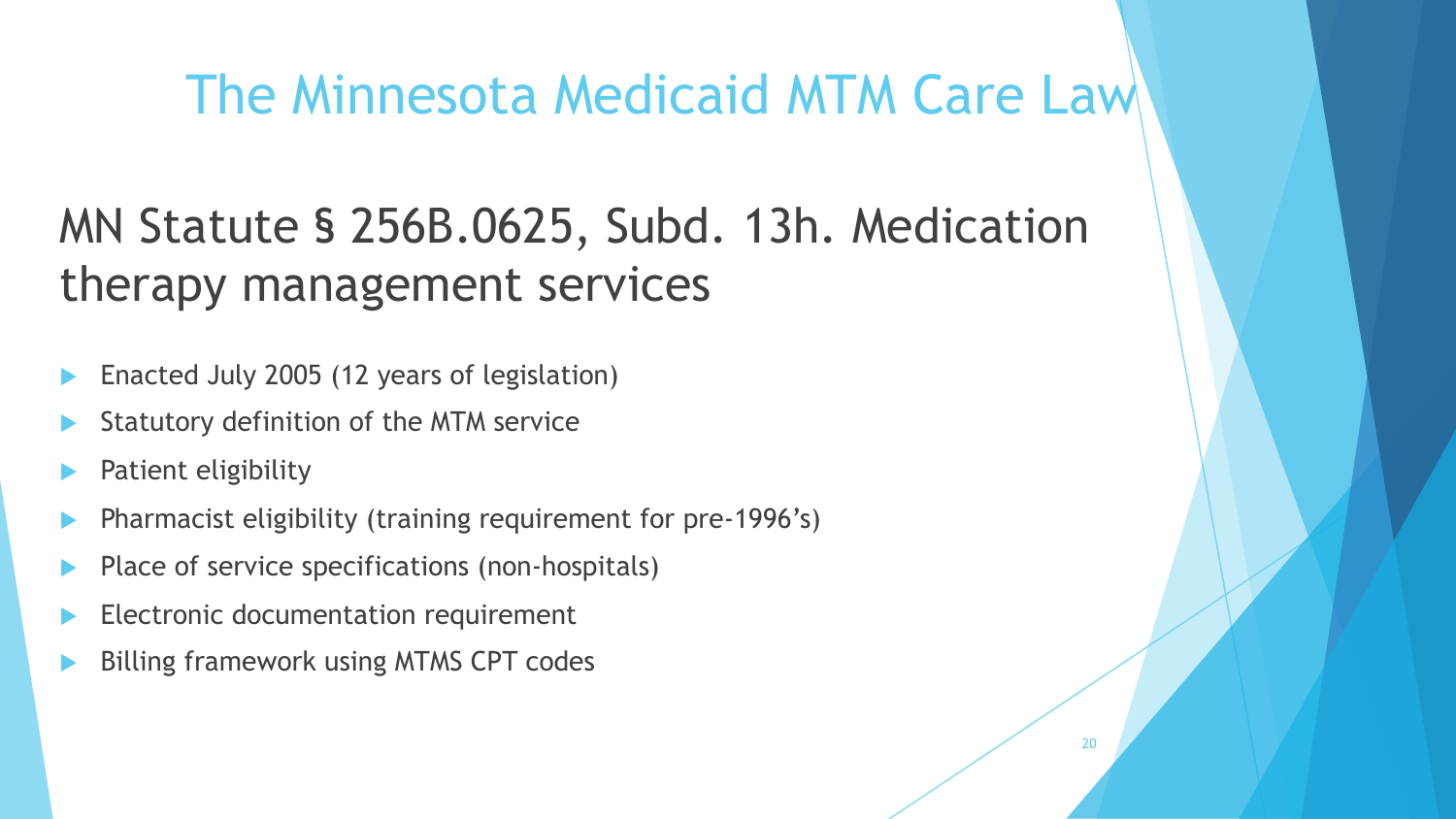#### SPCC MTM Initiative

- Supported by a modest grant to the University of MN College of Pharmacy from the Community Pharmacy Foundation
- Goal: Integrate MTM by pharmacists into the care delivery system & H.I.T. infrastructure for SPCC recipients
	- Prepare pharmacists and health teams to improve care at lower cost
	- Access to more accurate medication use information
	- Help recipients more effectively manage their medications
- 24 pharmacists at 17 sites credentialed by Minnesota's Department of Human Services (MNDHS)
- Peer support & mentoring MedEdge Rx MTM Network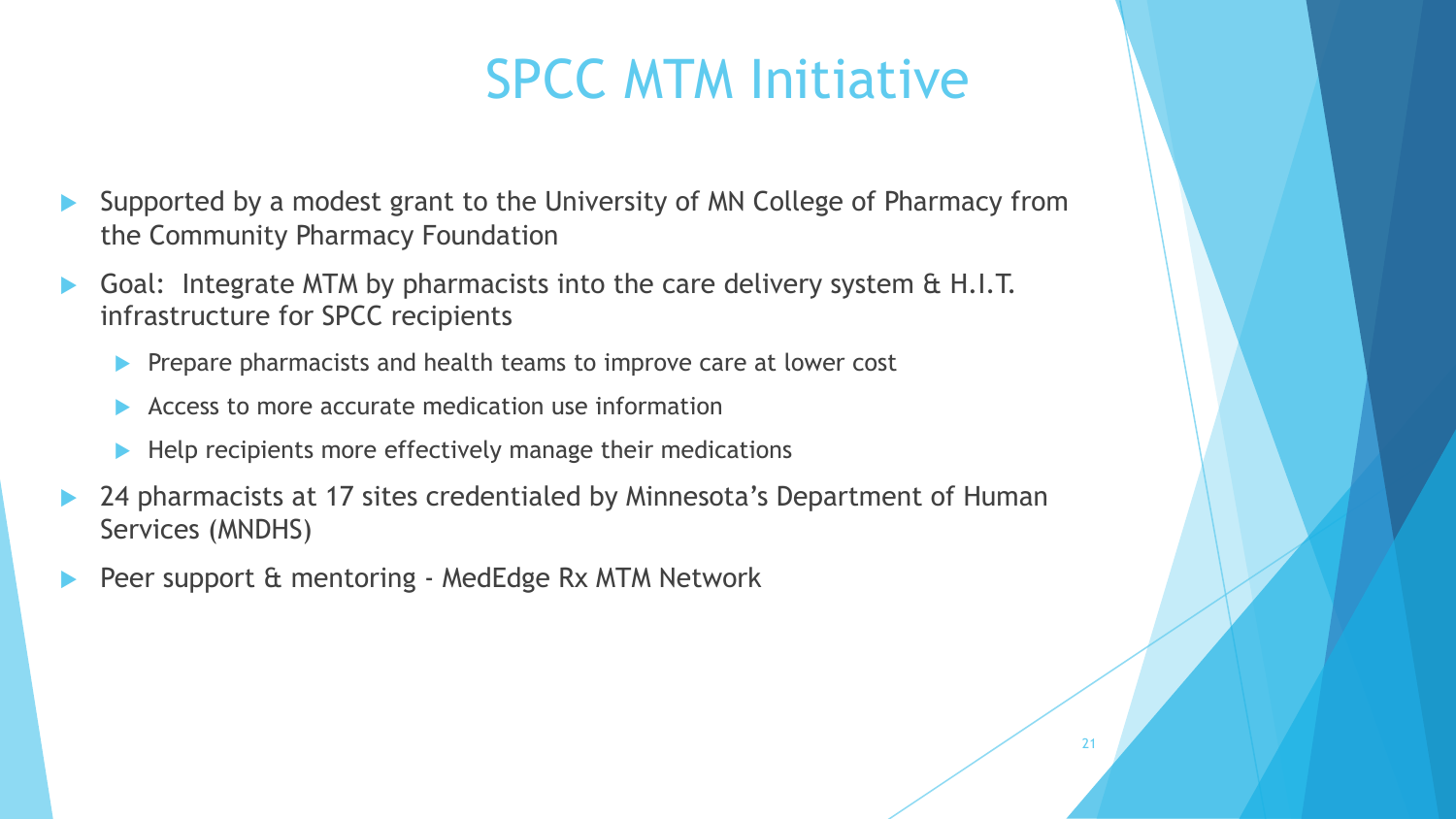#### SPCC MTM Network

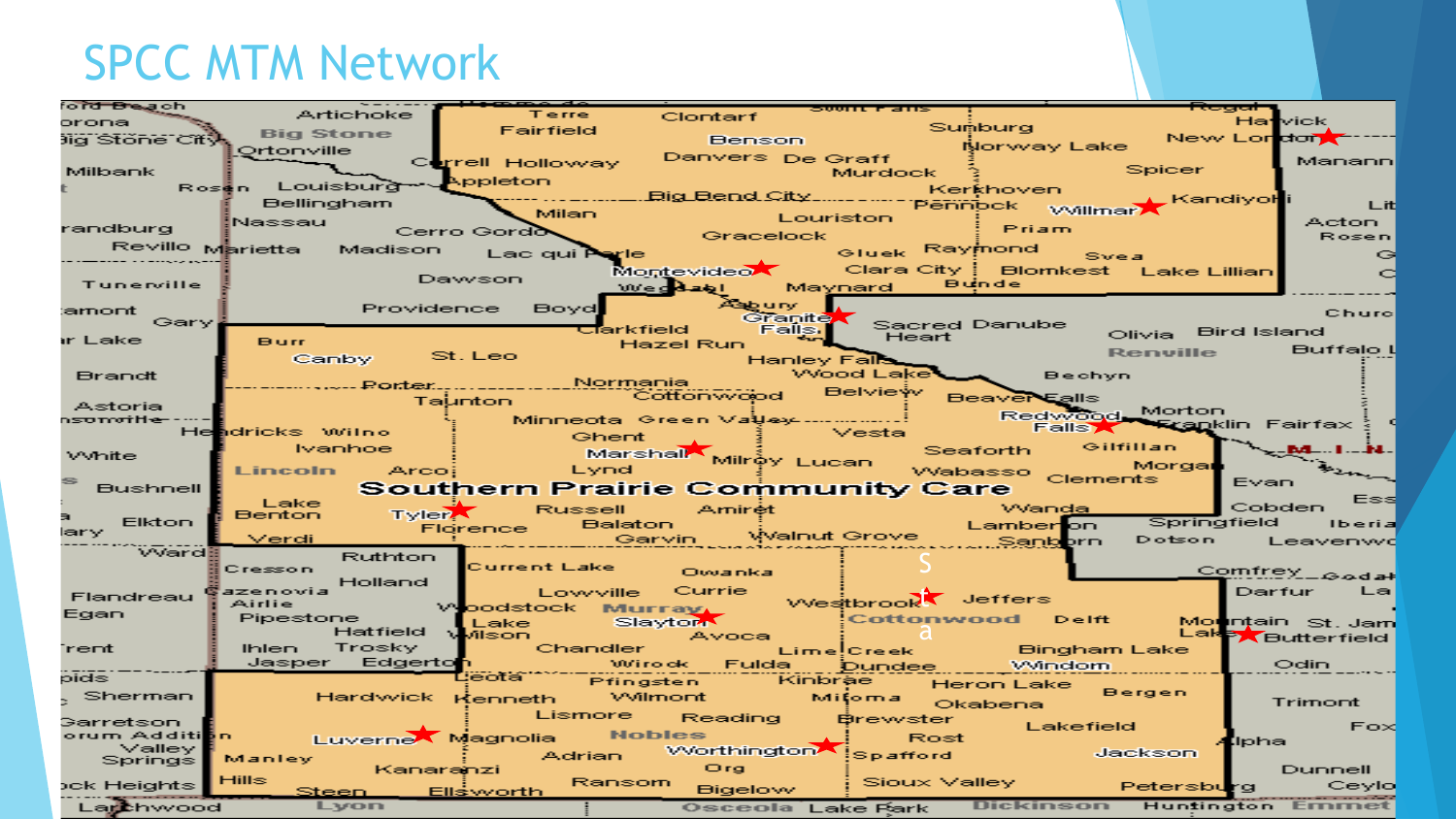# Integration in Action

Case Studies from Coborn's/Cash Wise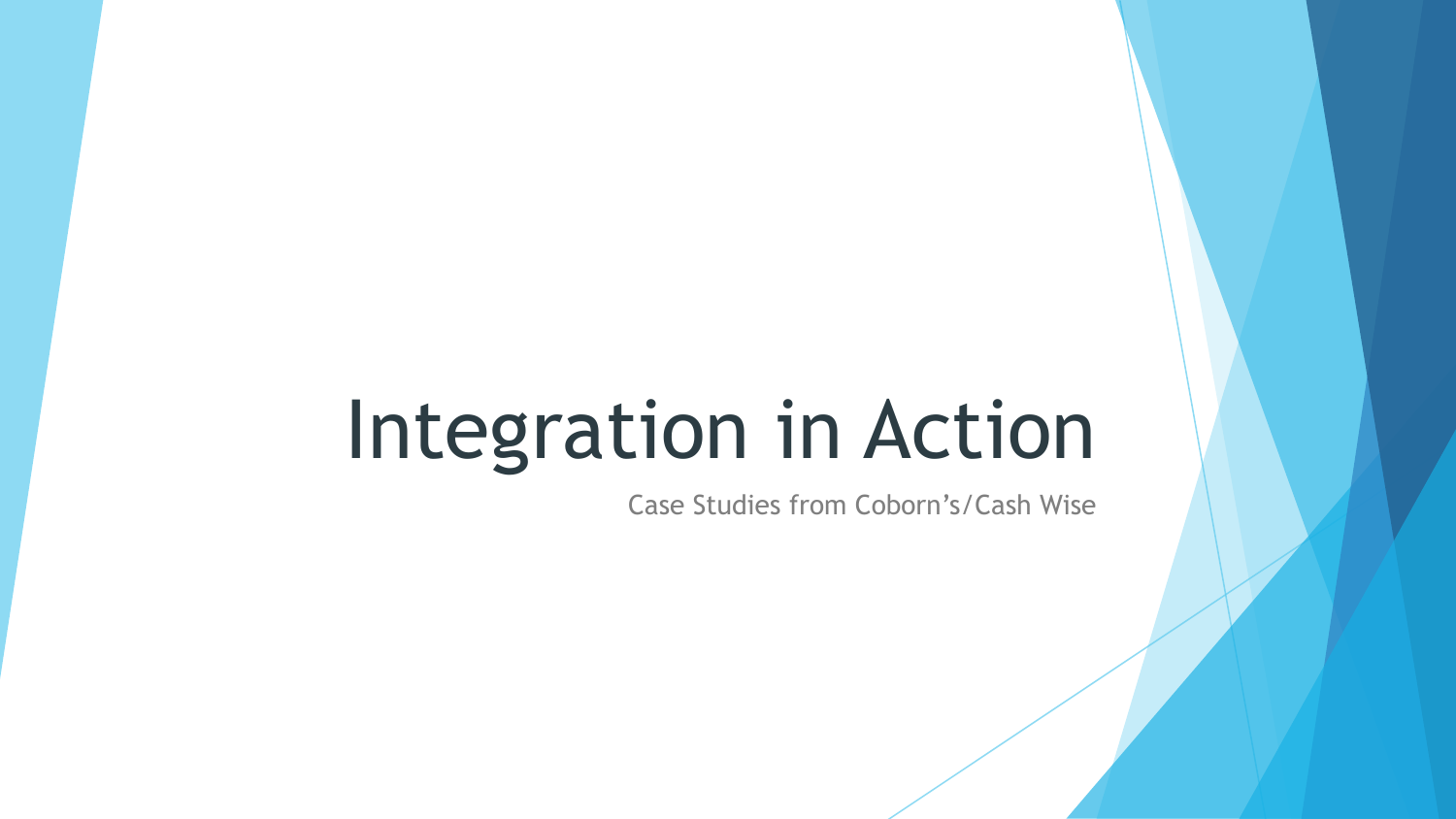#### Coborn's/Cash Wise

- $\blacktriangleright$  Grocery store-based pharmacies
- 36 locations mainly in rural areas of Minnesota
	- $\blacktriangleright$  2 clinic locations
- $\blacktriangleright$  Performing MTM sporadically for many years
- Shift in healthcare  $=$  shift in our business model
	- $\blacktriangleright$  How do pharmacies optimize pay-for-performance?
		- $\blacktriangleright$  More patient care services
		- $\blacktriangleright$  Quality based initiatives
		- $\triangleright$  MTM is a big part of that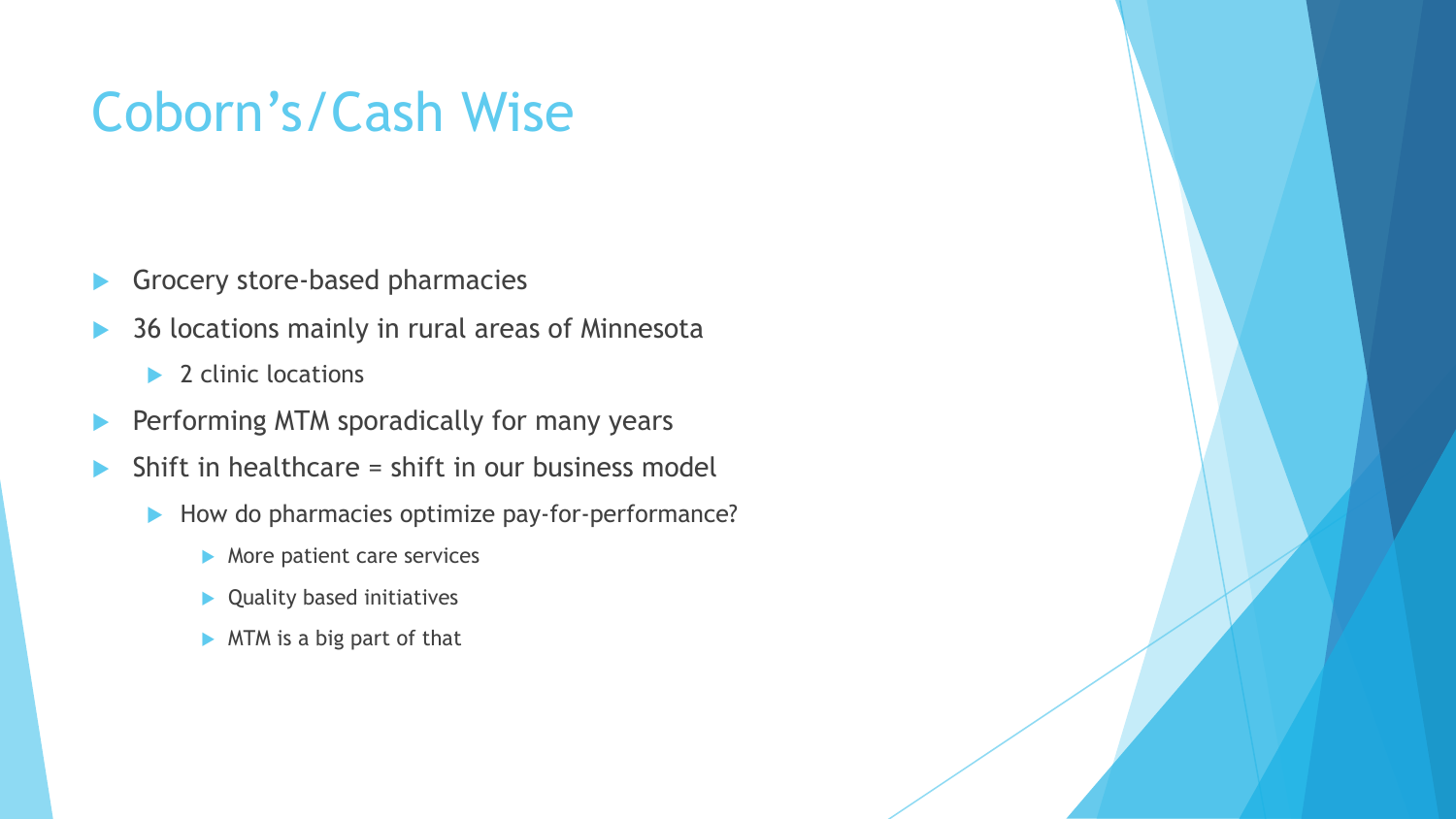## MTM in the retail setting

- $\blacktriangleright$  Do you view the retail pharmacist as part of the healthcare team?
- Operating in a silo or as an external organization
- Providers unsure of what MTM is
- Patients seen are usually recruited, not referred
- Recommendations often not welcome/accepted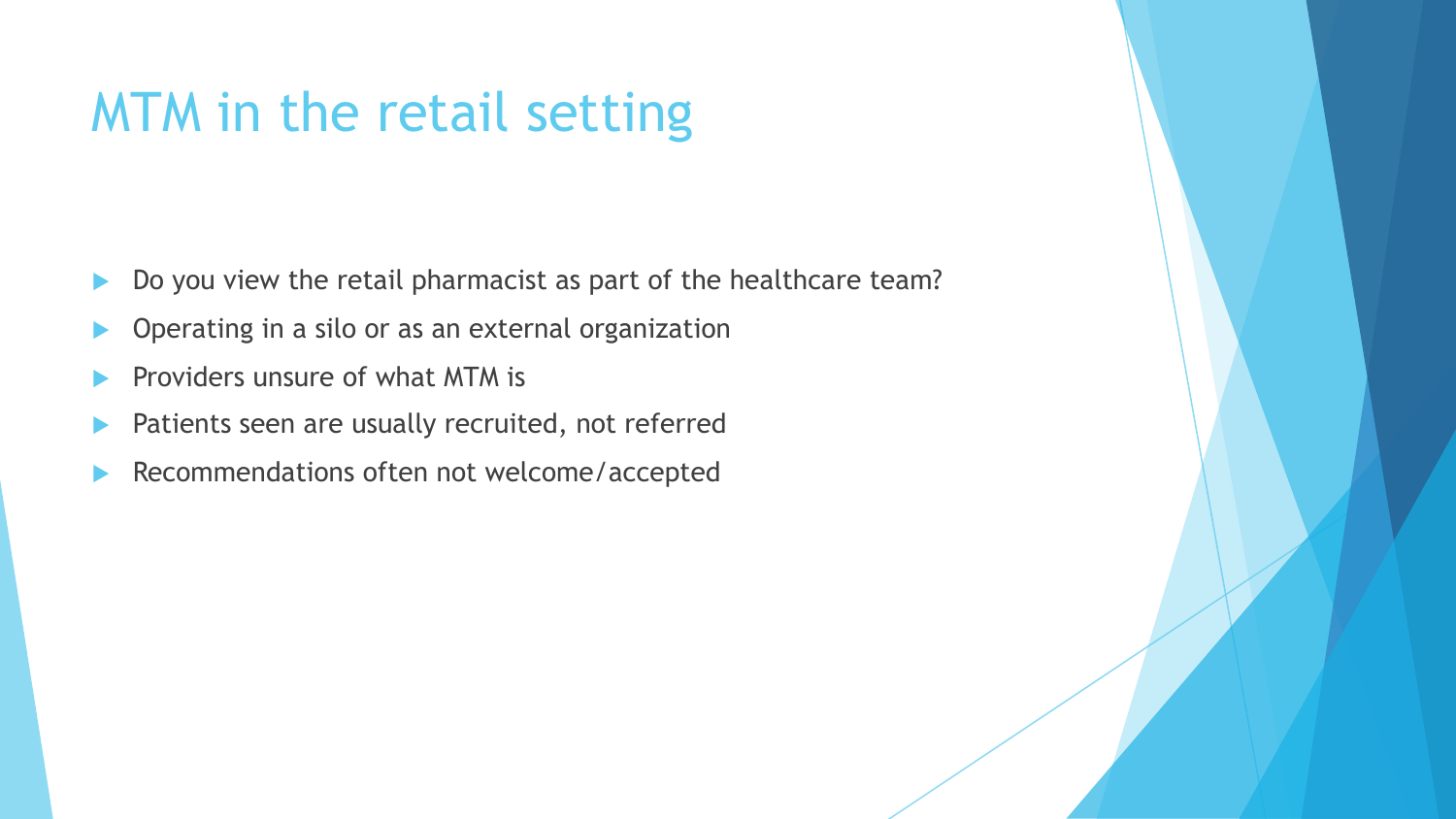## Integrated MTM Services – SPCC Case 1 **Overview**

- Patient referred for MTM encounter by SPCC Integration Coordinator
- 64 y/o Caucasian female
	- $\blacktriangleright$  19 medications
	- 9 medical conditions
	- Home care nurse sets up / re-orders meds (except insulin and oxygen)
	- Blood sugar running between 300-400 mg/dl (last A1C 9.8)
	- Approximately 60 ED visits in previous 3 months, mainly anxiety leading to shortness of breath
	- Unable to be followed by primary care as patient is constantly missing appointments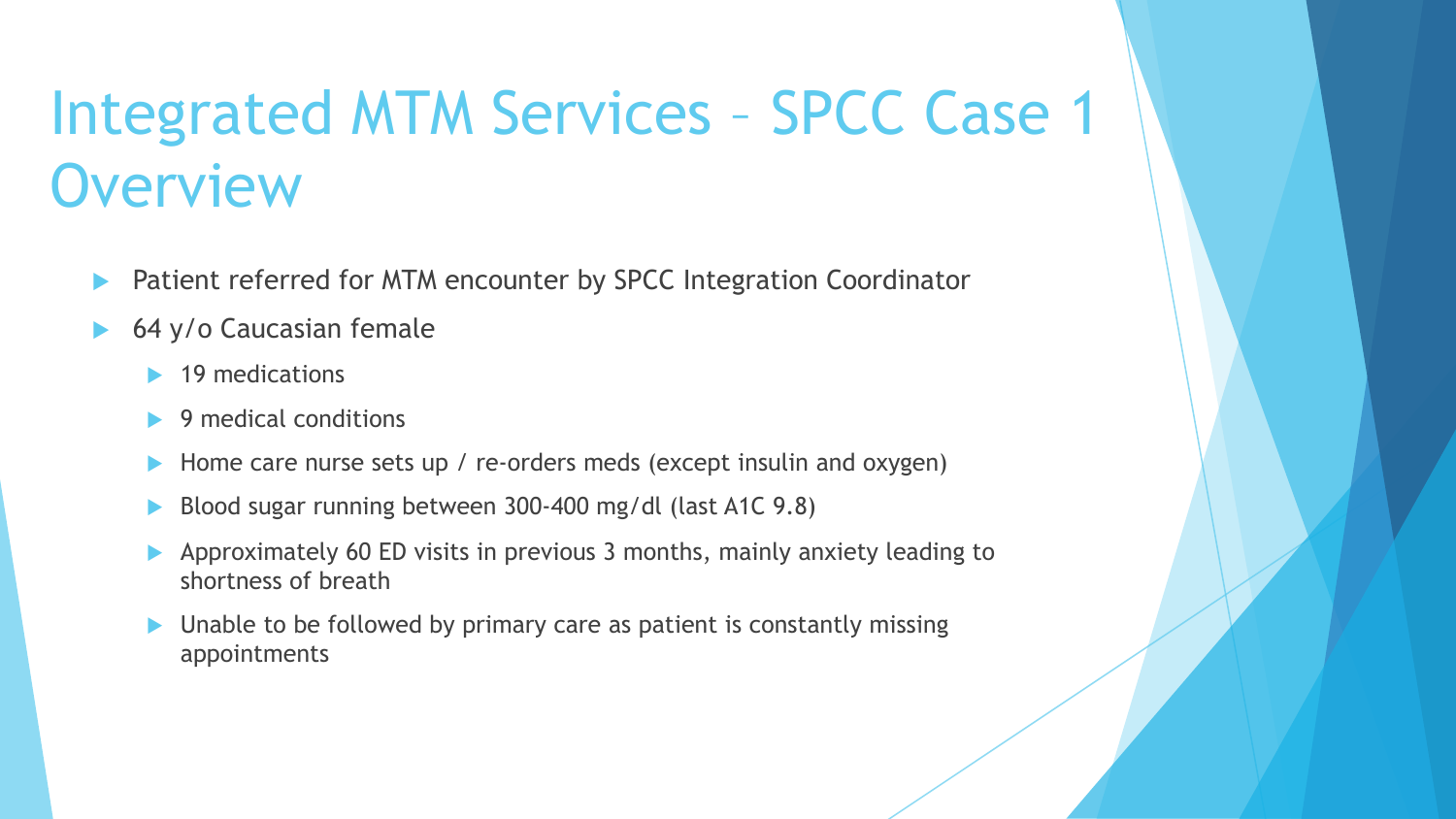## Integrated MTM Services – SPCC Case 1 Actions

- MTM encounter with SPCC Integration Coordinator present
- 8 Drug therapy problems identified, including:
	- $\blacktriangleright$  Unnecessary drug therapy Plavix and aspirin (8 years post-stent)
	- Cost Savings Opportunity switch Crestor 40mg to atorvastatin 80mg
	- Adverse Effects switched some medications with side effects
	- Adverse Effects discontinued medications that were exacerbating conditions

 $Also...$ 

- Worked with the county to arrange better transportation
- Worked with the patient on anxiety action plan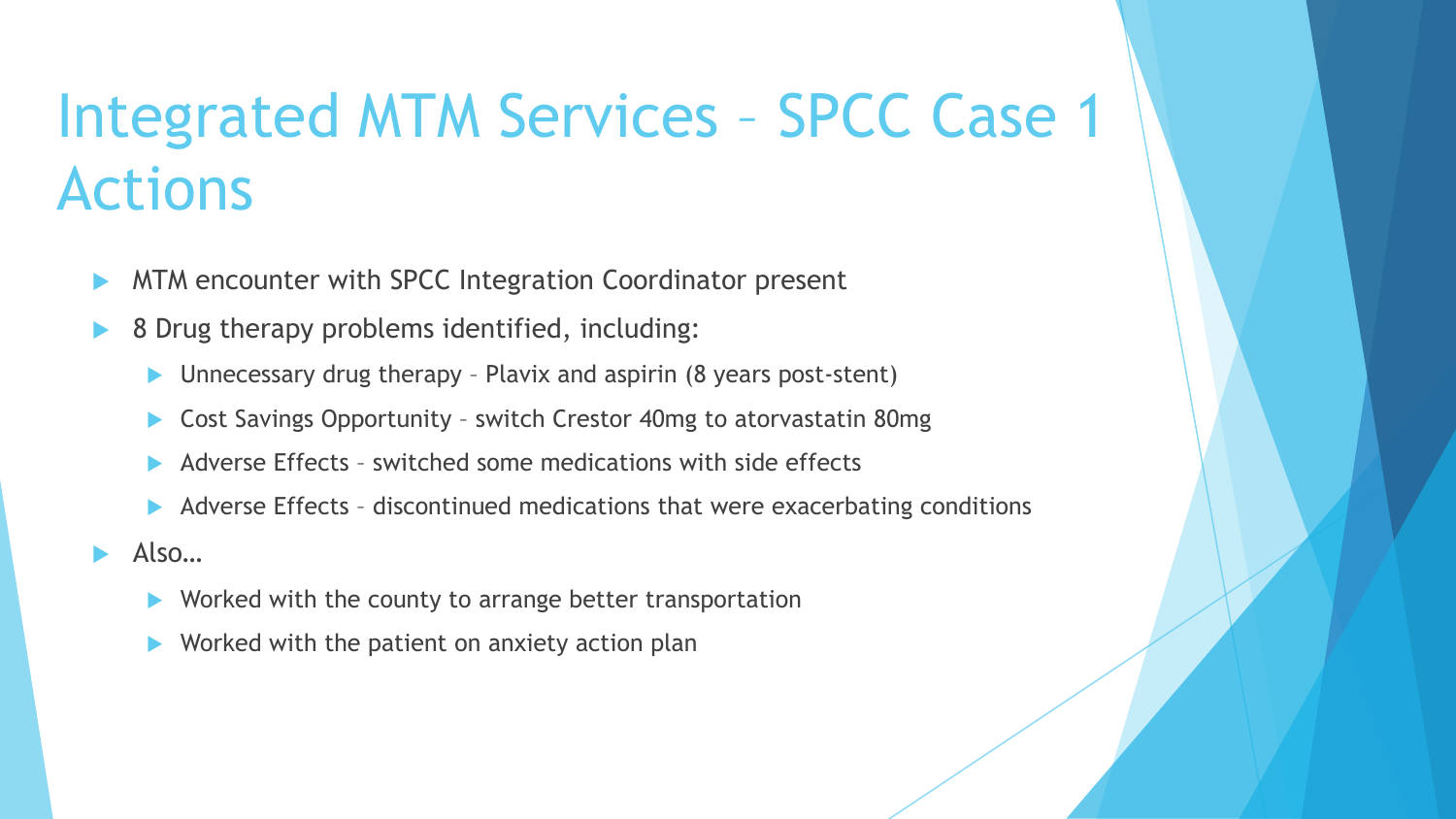## Integrated MTM Services – SPCC Case 1 **Results**

- What happened?
	- **Initially ……** Nothing
- Integration Coordinator to the rescue!
	- $\blacktriangleright$  Went with patient as advocate to appointments with pharmacy recommendations in hand
	- $\blacktriangleright$  All recommendations for the 8 drug therapy problems eventually accepted
- $\blacktriangleright$  What happened?
	- NO ED VISITS FOR NEXT 3 MONTHS!!!!
- Lesson learned Integration matters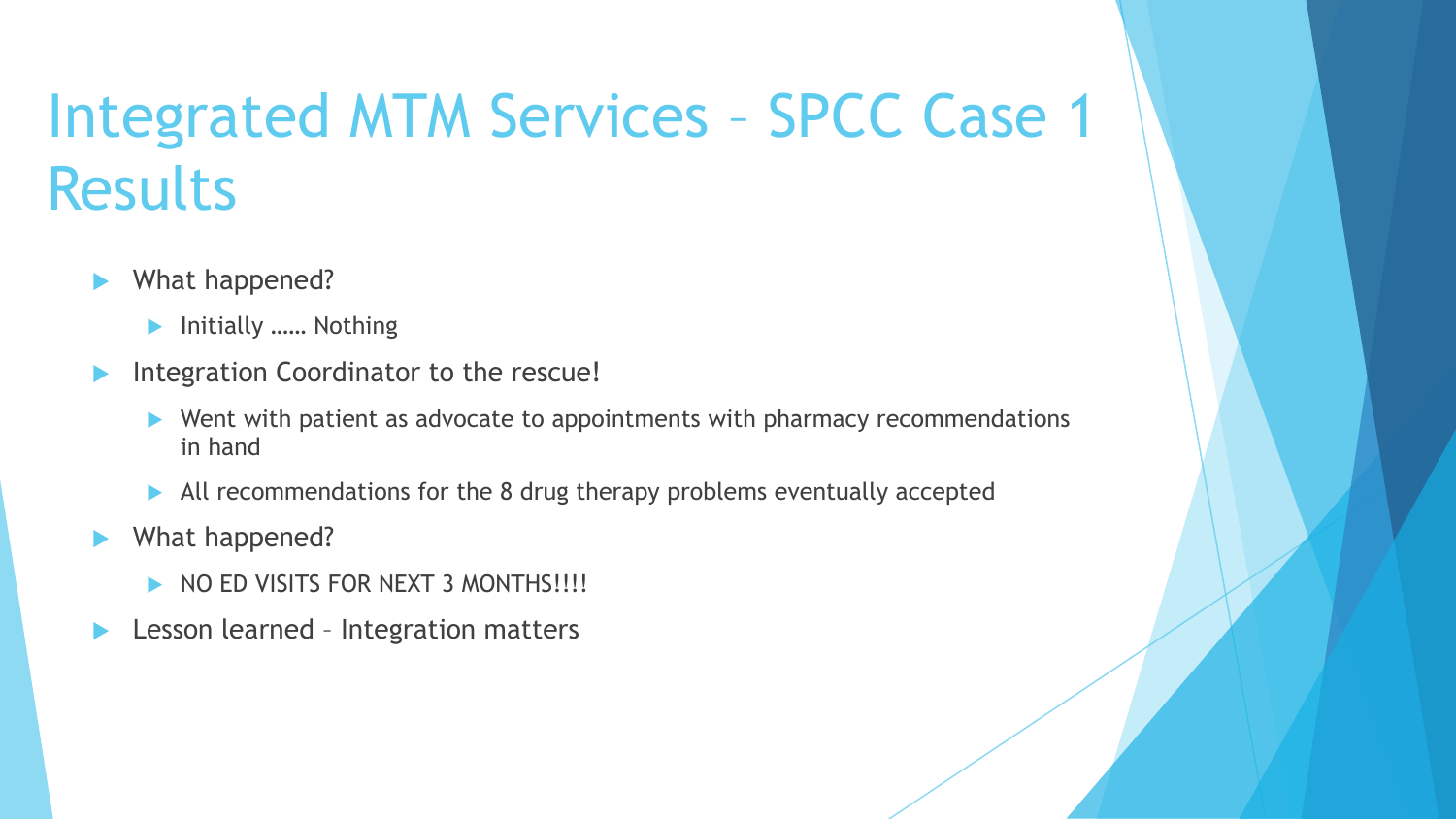## Integrated MTM Services - SPCC Case 2 **Overview**

- **EXECUTE: Patient referred for MTM encounter by SPCC Integration Coordinator**
- $\blacktriangleright$  42 y/o Hispanic female
	- $\blacktriangleright$  4 medications
	- 3 medical conditions
	- $\blacktriangleright$  Concerns of drowsiness, anxiety and constipation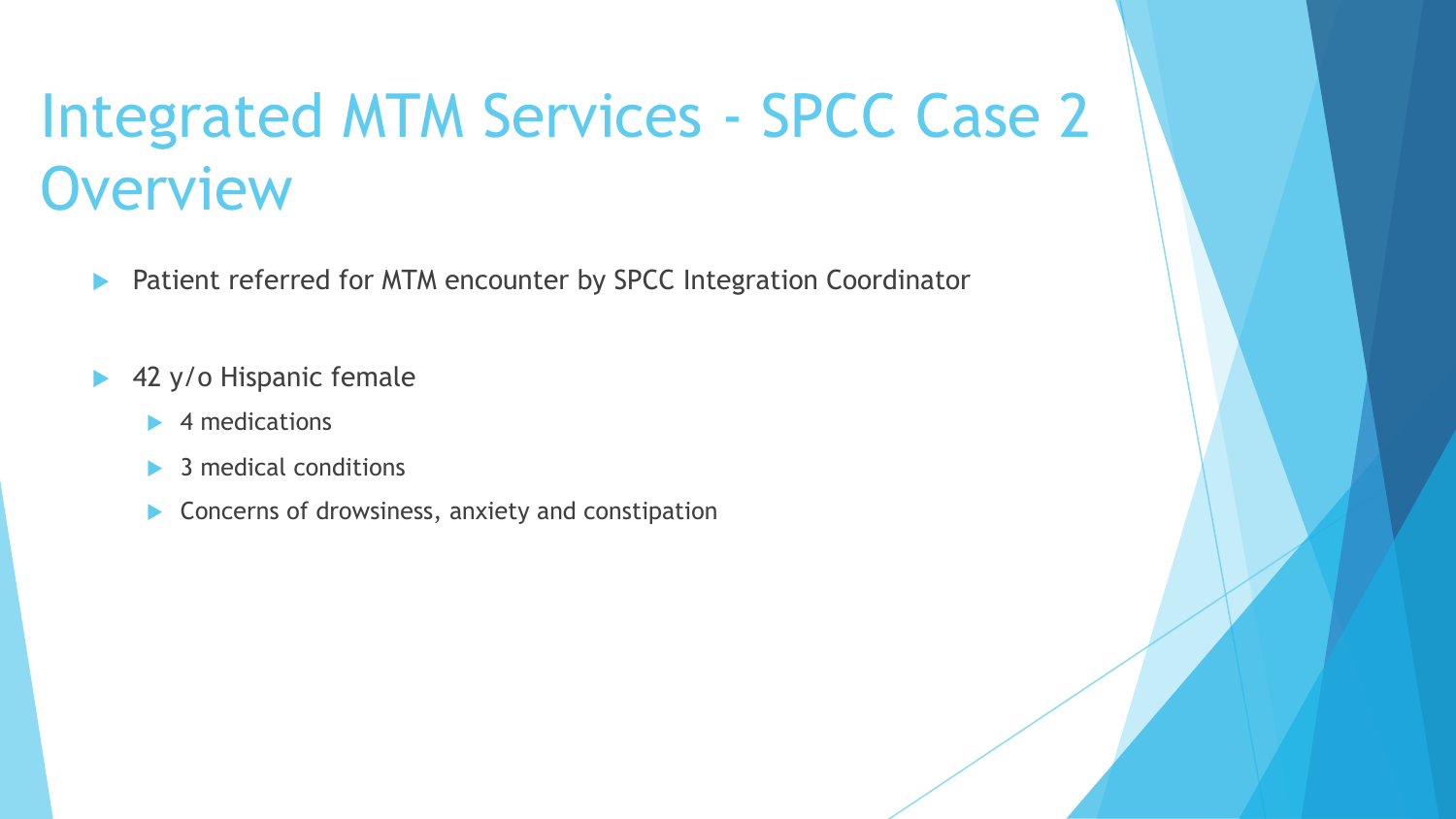## Integrated MTM Services – SPCC Case 2 Actions

- MTM encounter with SPCC Integration Coordinator present
- 3 Drug Therapy Problems identified
	- $\blacktriangleright$  Adverse Effects switched antidepressant to evening dosing
	- $\blacktriangleright$  Adverse Effects split dosing of benzodiazepine for anxiety
	- Needs Therapy scheduled stool softener / laxative
- Also…
	- Gave her a personal contact at the pharmacy to reduce anxiety around medication delivery and insurance coverage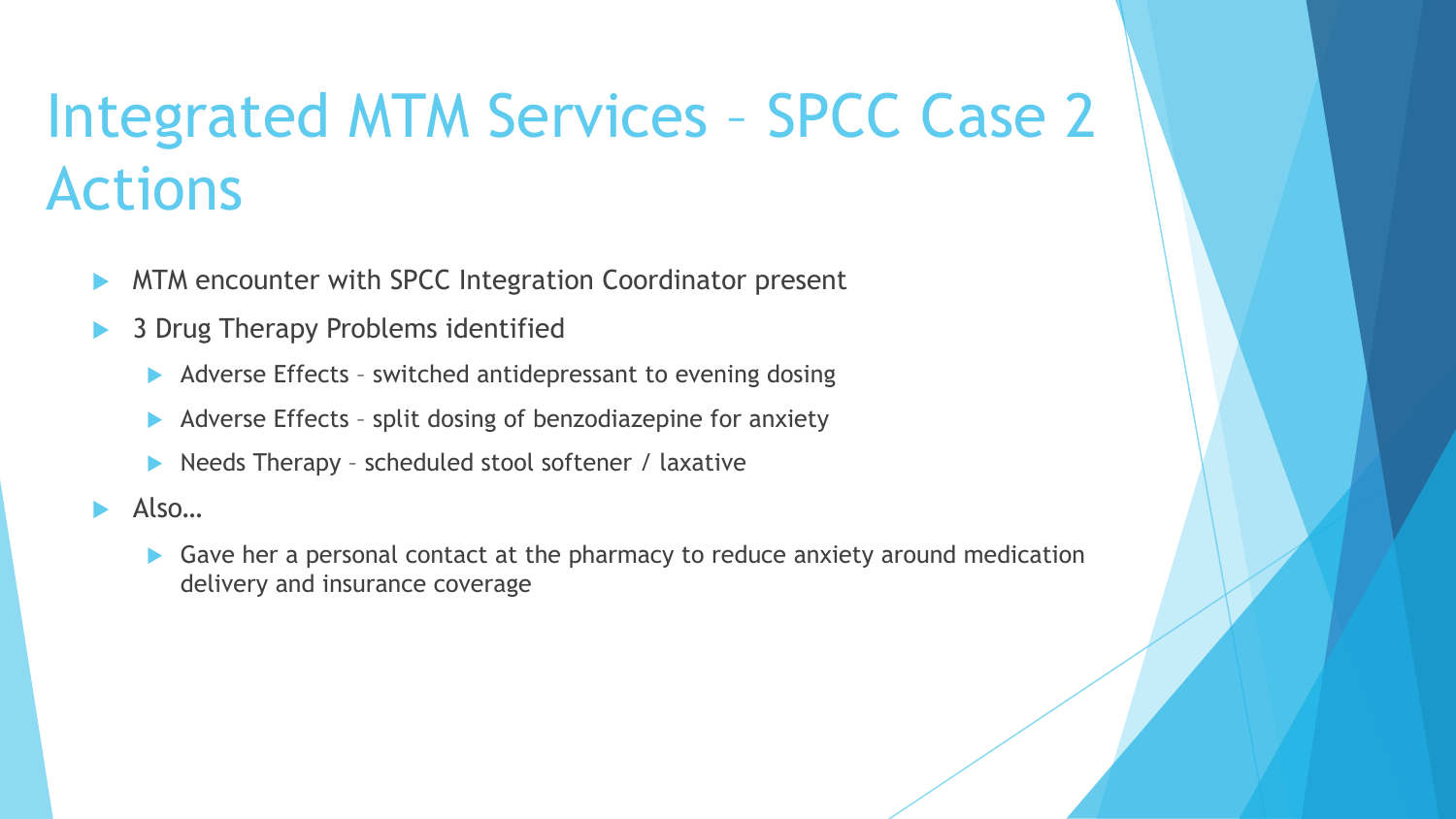## Integrated MTM Services – SPCC Case 2 Results

- $\blacktriangleright$  What happened?
	- $\blacktriangleright$  Decreased drowsiness
	- $\blacktriangleright$  Eliminated constipation
- Patient transferred all medications to our pharmacy
- Regularly follows up with MTM pharmacist
- Lesson learned Integration is good business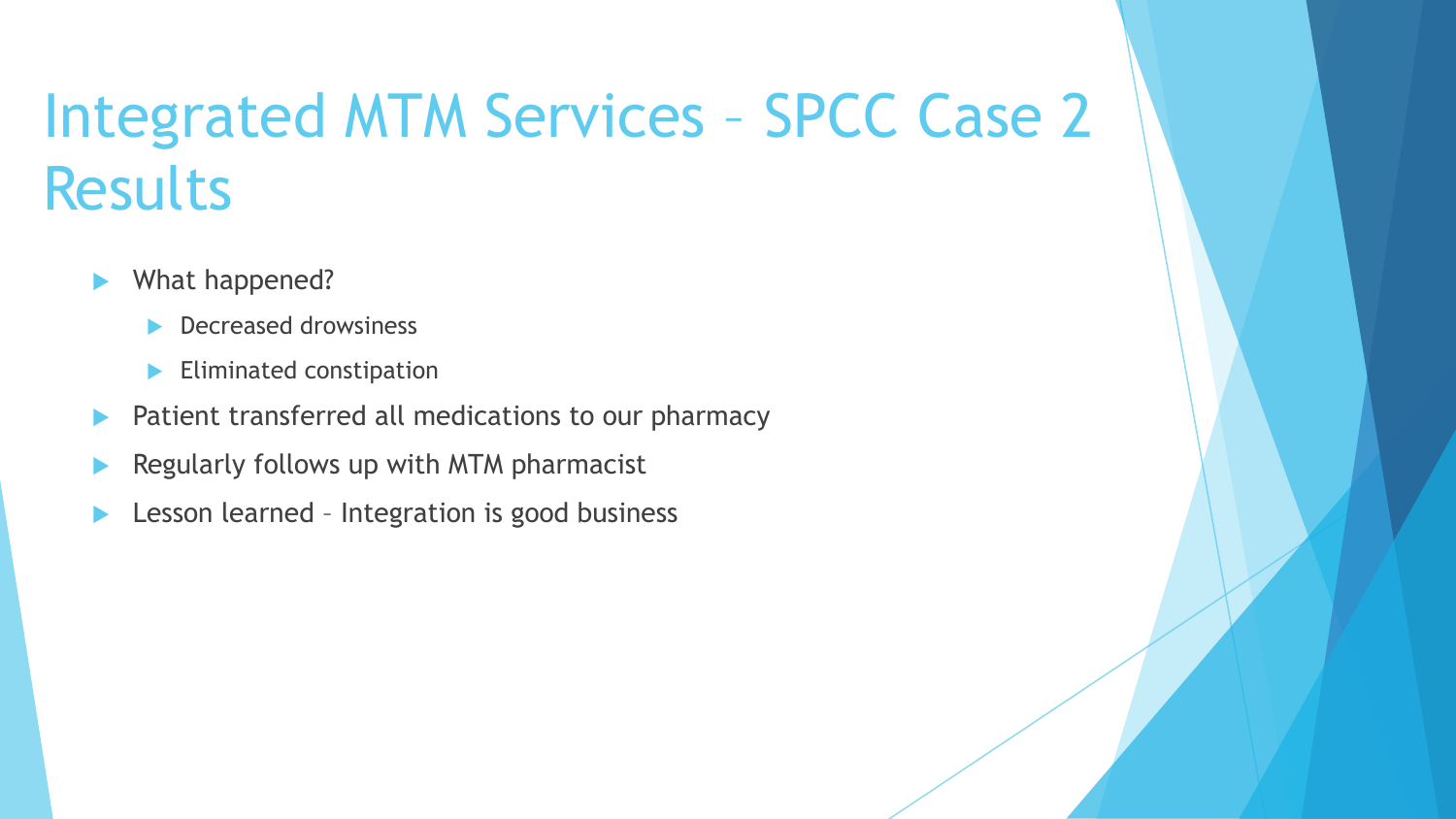#### Breakout Session Forum Questions

- How could team-based medication management help you in the work you're doing in your community?
- Turn to the person sitting next to you and share your reflections to this query.
- 2 minutes per person
- We will then go around the room so you can share the great ideas and observations from the person sitting next to you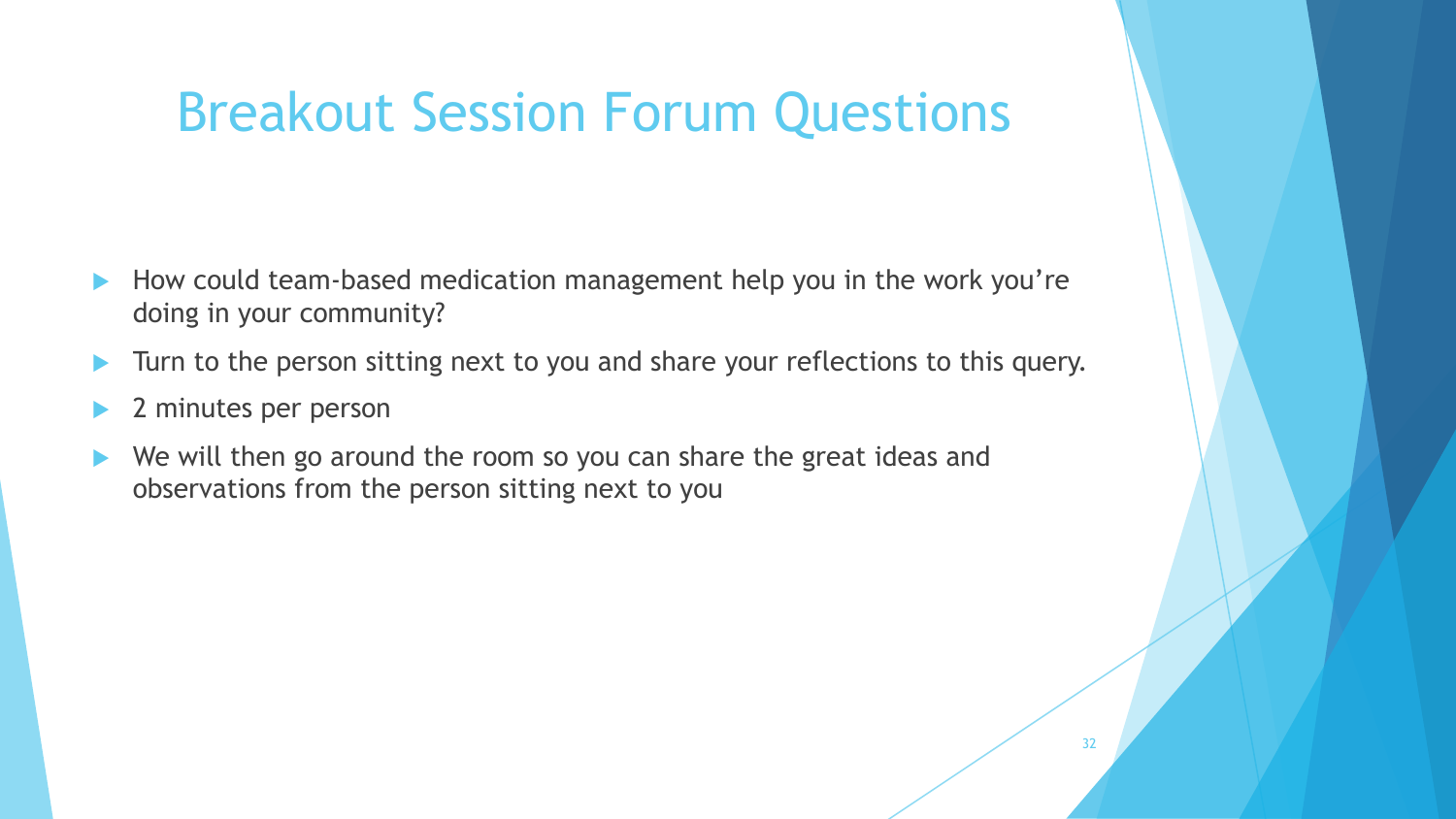## **Discussion**